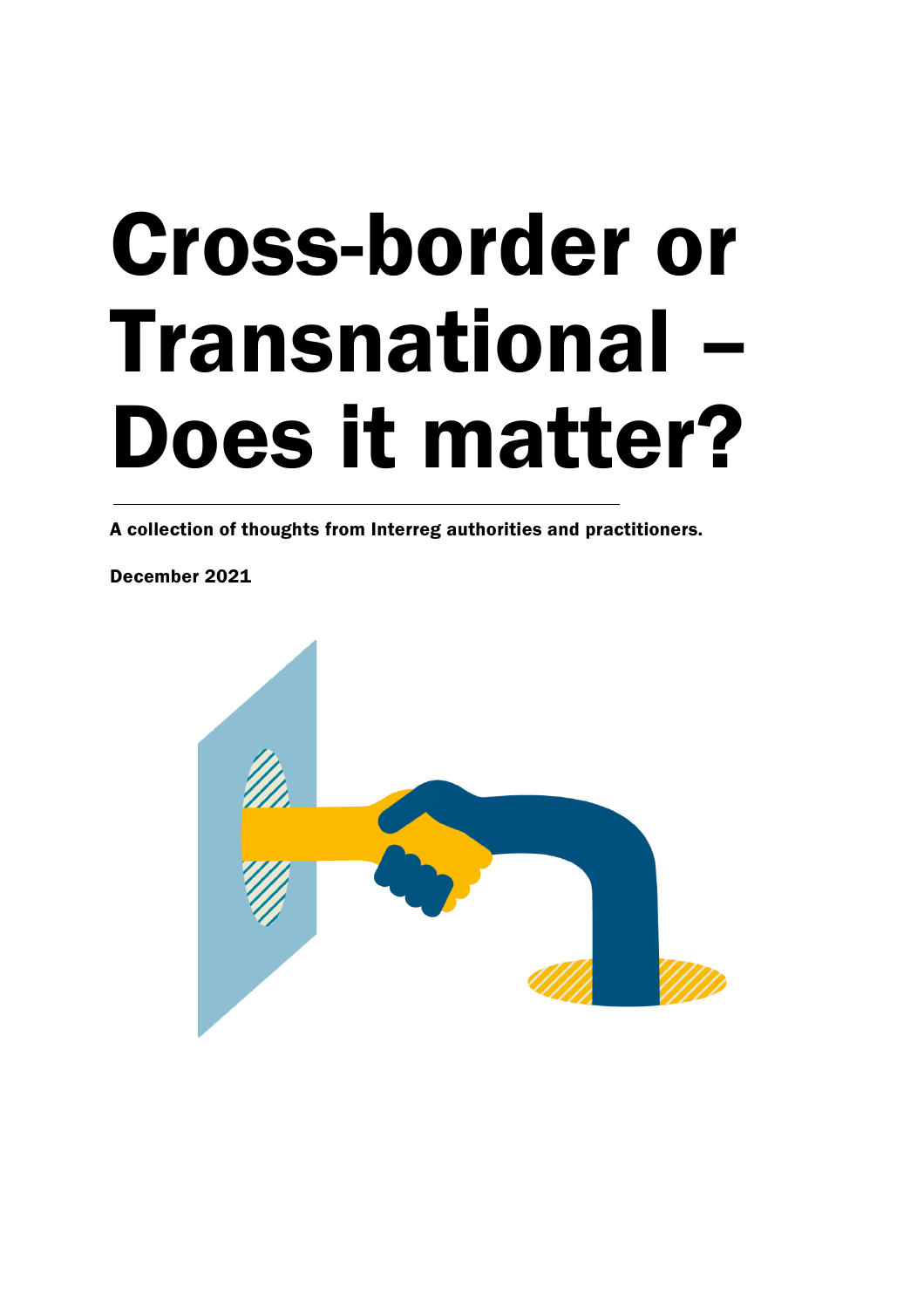Disclaimer: You are permitted to print or download this material for your personal use. This material can be used for public use, provided the source is acknowledged and the publisher is given a prior notice. None of this material may be used for commercial purposes. The information and views set out in Interact documents do not always reflect Interact's opinions, especially if written by external contributors. Publisher Interact Programme Date December 2021 Publication leader Mercedes Acitores Publication Cowriter: Philipp Schwartz. Contributions: Blanka Bartol, Monica Bellisario, Christina Bezes-Feldmeyer, Pascal Boijmans, Dominika Butkiewicz, Lucille Ehrhart, Giuseppe Ciraolo, Nicola Gouvernel, Jean Pierre Halkin, Baiba Liepa, Tomaž Miklavčič, Merike Niitepõld, Eeva Rantama, Jean Louis Valls and Tesim Team www.interact-eu.net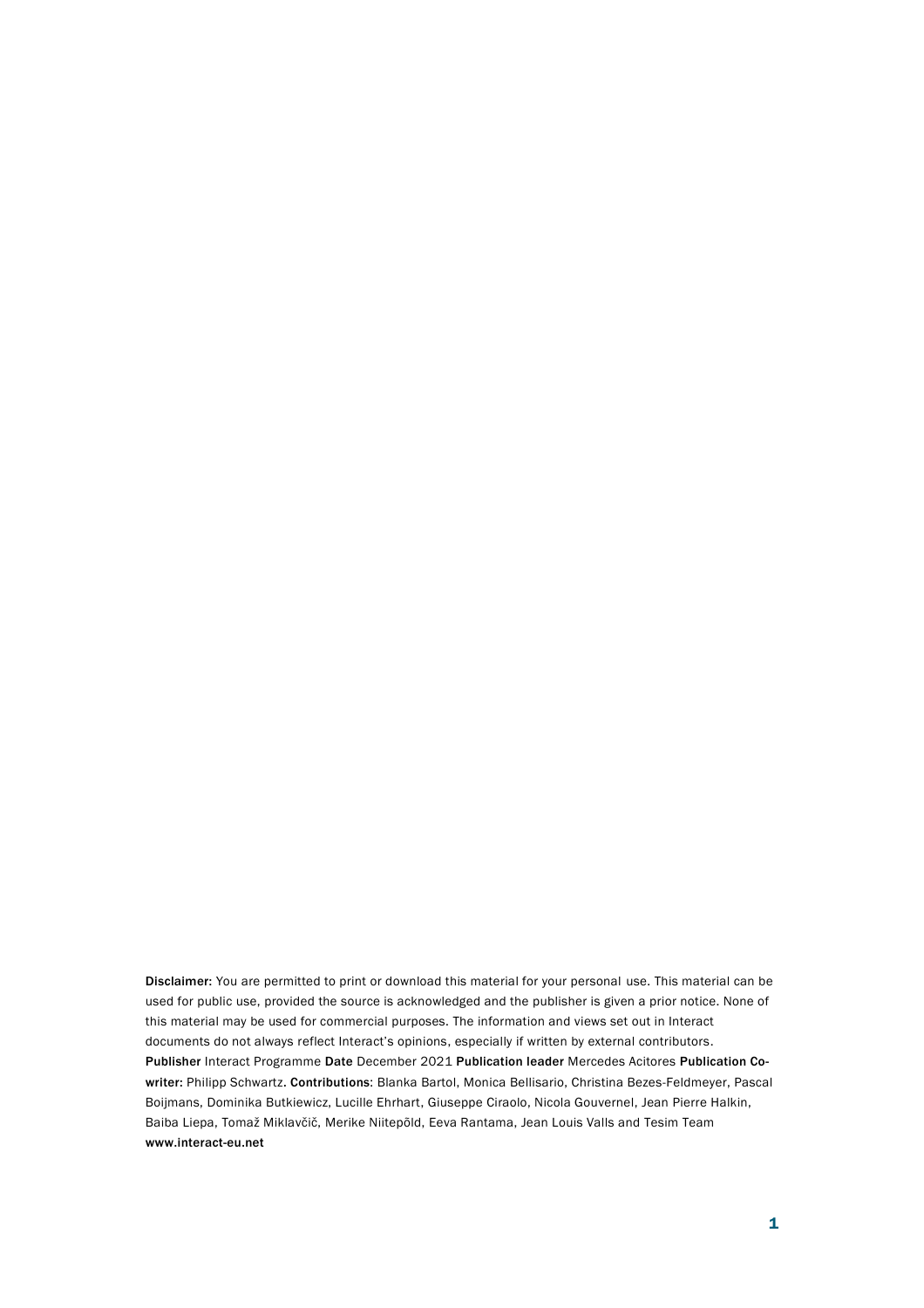# Table of Content

| <b>Table of Content</b><br>$\mathbf 2$                                                                                   |                                                                                                                                    |     |  |
|--------------------------------------------------------------------------------------------------------------------------|------------------------------------------------------------------------------------------------------------------------------------|-----|--|
| 3<br><b>List of Abbreviations</b>                                                                                        |                                                                                                                                    |     |  |
| <b>Introduction</b><br>4                                                                                                 |                                                                                                                                    |     |  |
| 1.                                                                                                                       | Is the difference between cross-border and transnational cooperation relevant<br>at all?                                           | 6   |  |
| 1.1.                                                                                                                     | European Commission, DG REGIO                                                                                                      | 6   |  |
| 1.2.                                                                                                                     | From the EU Member State perspective (Italy)                                                                                       | 8   |  |
| 1.3.                                                                                                                     | From the perspective of an Interreg Managing Authority (POCTEFA/Spain-France-<br>Andorra)<br>10                                    |     |  |
| 1.4.                                                                                                                     | From the perspective of another Interreg Managing Authority (Central Baltic)                                                       | 11  |  |
| 1.5.                                                                                                                     | From the perspective of an Interreg Joint Secretariat (South Baltic)                                                               | 12  |  |
| 2.                                                                                                                       | Does the difference between cross-border and transnational cooperation<br>matter from a territorial perspective?                   | 13  |  |
| 2.1.                                                                                                                     | The Presidency of the Council of the EU perspective (Slovenia, 1 July-31 Dec<br>2021)                                              | 133 |  |
| 2.2.                                                                                                                     | From the perspective of a regional organisation (CPMR Baltic Sea Commission) 15                                                    |     |  |
| 2.3                                                                                                                      | The macro-regional and sea-basin perspective                                                                                       | 17  |  |
| 2.4.                                                                                                                     | From the Alpine macro-regional perspective                                                                                         | 20  |  |
| 3.                                                                                                                       | Reality counts - Suggestions and examples how transnational and cross-border<br>cooperation programmes could work better together? | 222 |  |
| 3.1.<br>3.2.                                                                                                             | Monitoring of and Response against oil spills (CALYPSO and Slcomar projects) 222<br>Project chains in the Baltic sea region        |     |  |
| Next period 2021-20027 Interreg calls for stronger linkages between cross-<br>4.<br>border and transnational. Why?<br>24 |                                                                                                                                    |     |  |
| 5.                                                                                                                       | <b>TESIM inputs on NEXT programmes</b>                                                                                             | 28  |  |
| 6. Thoughts and suggestions for 2021-2027 Interreg's implementation<br>30                                                |                                                                                                                                    |     |  |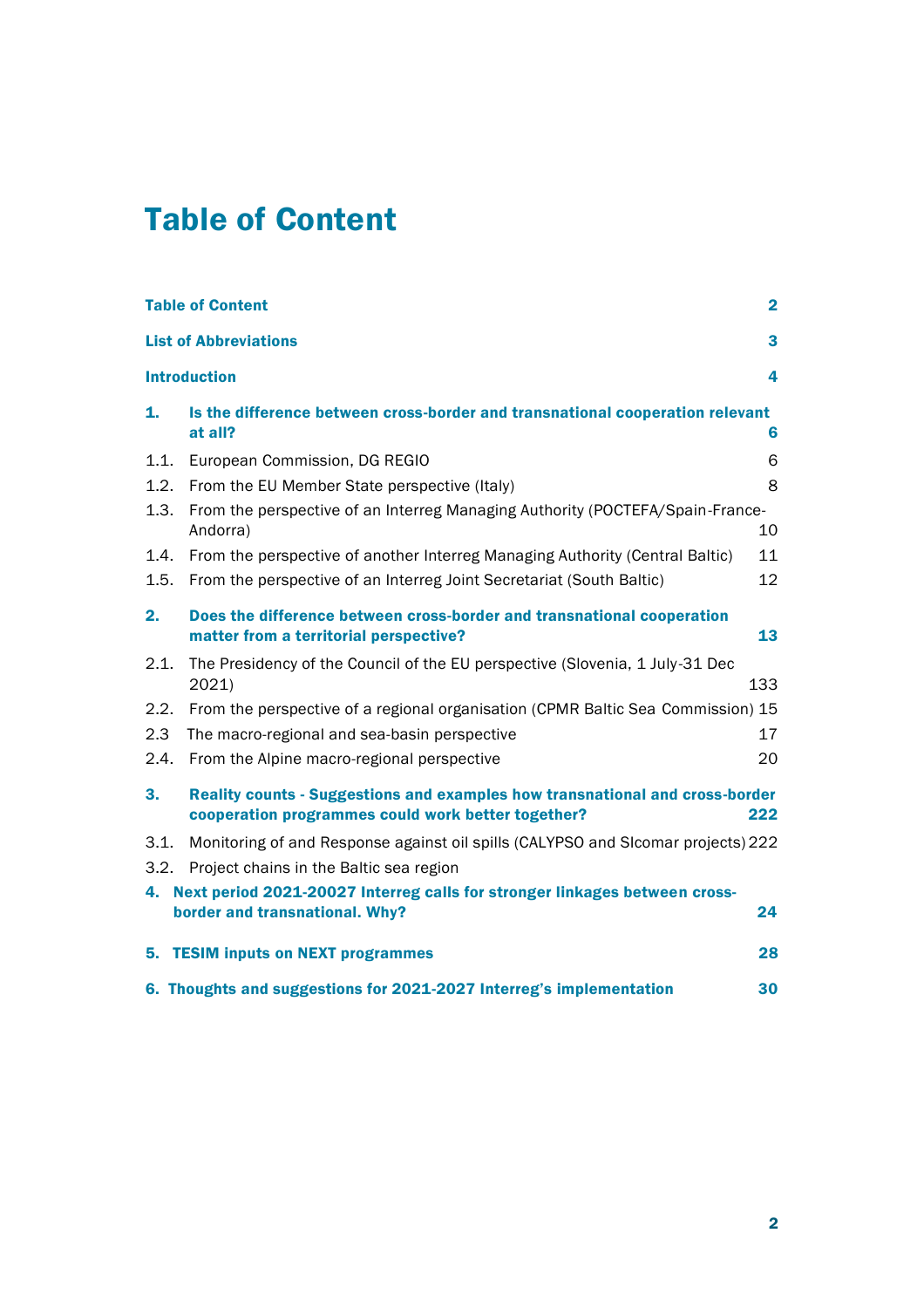# List of Abbreviations

| <b>BSR</b>     | <b>Baltic Sea region</b>                                           |
|----------------|--------------------------------------------------------------------|
| CВ             | Cross-border                                                       |
| <b>CBC</b>     | Cross-border cooperation                                           |
| <b>CLLD</b>    | Community led local development                                    |
| <b>CPMR</b>    | Conference of Peripheral Maritime Regions                          |
| DG REGIO       | Directorate-General for Regional and Urban Policy                  |
| <b>ERDF</b>    | European Regional Development Fund                                 |
| <b>ETC</b>     | European Territorial Cooperation (Interreg)                        |
| EU             | European Union                                                     |
| <b>EUSAIR</b>  | EU Strategy for the Adriatic-Ionian Region                         |
| <b>EUSALP</b>  | EU Strategy for the Alpine Region                                  |
| <b>EUSBSR</b>  | EU Strategy for the Baltic Sea Region                              |
| <b>HELCOM</b>  | Helsinki Commission                                                |
| ICT            | Information and communication technology                           |
| Interreg B     | Interreg transnational                                             |
| Interreg D     | Interreg outmost regions and third countries                       |
| IPA            | Instrument for pre-accession assistance                            |
| ITI            | Integrated territorial investment                                  |
| <b>JTS</b>     | <b>Joint Technical Secretariat</b>                                 |
| МC             | <b>Monitoring Committee</b>                                        |
| <b>MRS</b>     | Macro-regional strategy/strategies                                 |
| <b>NEXT</b>    | (Interreg) Neighbourhood External (programme)                      |
| <b>NGO</b>     | Non-governmental organisation                                      |
| <b>NOP</b>     | National Operational Programme(s)                                  |
| <b>NUTS</b>    | Nomenclature des Unités territoriales statistiques                 |
| <b>POCTEFA</b> | Programme Opérationnelle de Coopération Territoriale Espagne-      |
|                | France-Andorre                                                     |
| <b>ROP</b>     | Regional Operational Programme(s)                                  |
| <b>SBS</b>     | Sea basin strategy/strategies                                      |
| <b>SPF</b>     | Small project fund(s)                                              |
| <b>TESIM</b>   | Technical support to the implementation and management (of ENI CBC |
|                | programmes)                                                        |
| TF             | <b>Task Force</b>                                                  |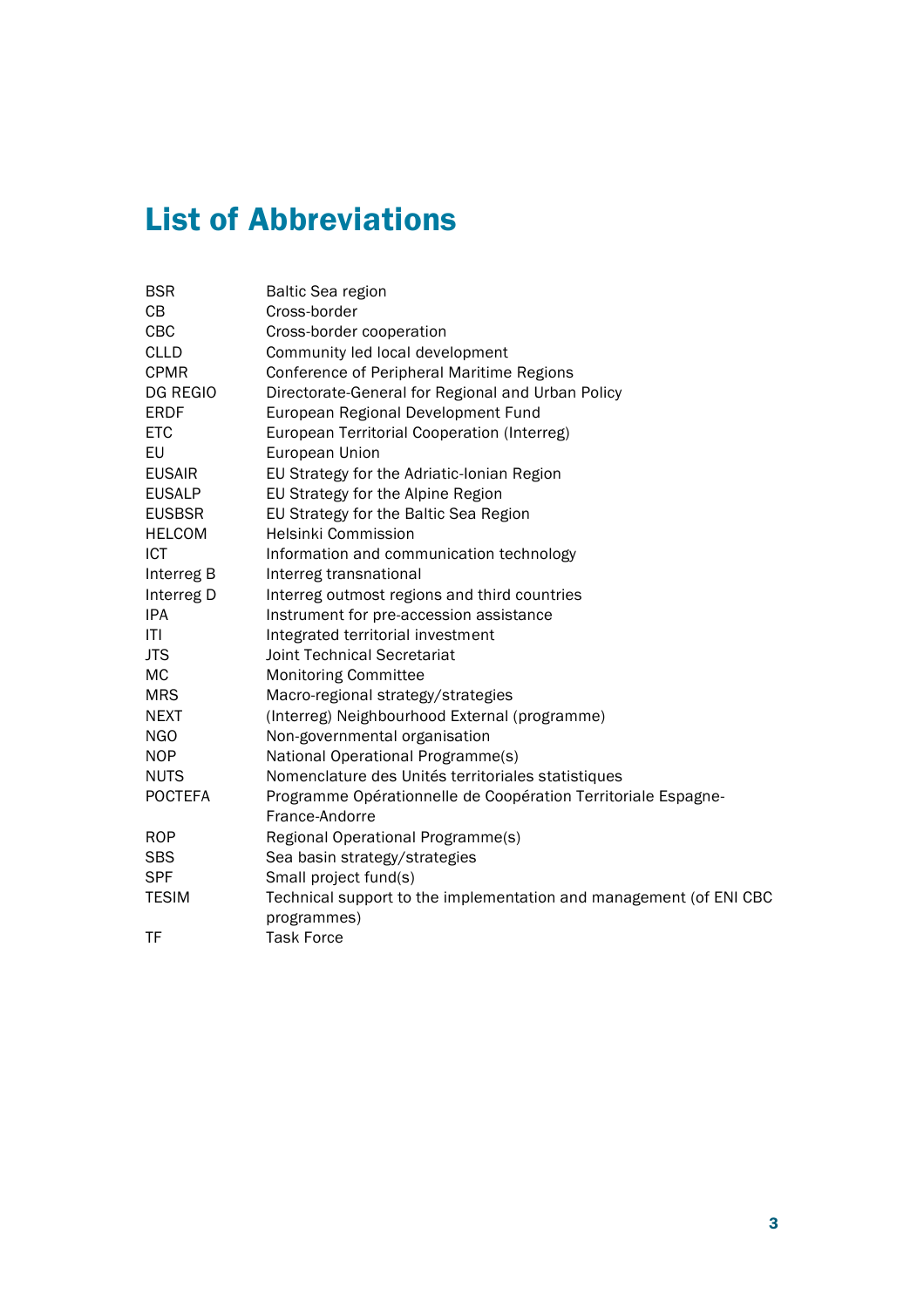# Introduction

This paper gathers the views and opinions of a variety of cooperation stakeholders in Europe on the question "*Cross-border or Transnational – Does it really matter?*" The views presented from the perspective of EU Member States, Interreg managing authorities and joint secretariats, or (regional) cooperation practitioners, as well as neighbourhood and INTERREG experts and beneficiaries show that there is not a unique response to this question, neither a clear perception on what such difference means e.g. regarding the type of outputs both type of strands can deliver in practice. The diversity of views in this publication also shows how the relation between cross-border and transnational cooperation is perceived depending on the geographic area in Europe, the organisational background or cooperation experiences.

At the same time, one can see a guiding principle through all the received inputs which we invite you to discover through this publication. Let's get back to it in the conclusions part at the end of this publication.

"*Cross-border or Transnational – Does it really matter?*" Is this question relevant at all? Or shouldn't we rather ask ourselves, what is the purpose of regional cooperation and cohesion policy, instead? Focusing on the aim instead of the tool? And most probably (hopefully) everyone could agree that what counts is the territory . And Interreg programmes with their cooperation projects are the tool that will (hopefully) reduce territorial disparities and achieve cohesion in Europe.

Cohesion throughout Europe can only be achieved if any kind of cooperation, within projects and between different programmes has a territorial impact which goes beyond their individual intervention. Hence, also the discussion about the difference between cross-border and transnational cooperation is more of an operational question which helps to identify the strengths, for what each strand of actions and interventions (crossborder or transnational) is good for, which parts of the bigger picture can be solved by either the one or the other. Hence, the answer to the question puts the different levels of cooperation into the bigger picture, giving each a specific task and by combining forces and complementing each other (in this case between cross-border and transnational elements and operations), bring the opportunity to strengthen the impact in the respective territory (European, national, regional, local, functional area, territorial strategies, etc...).

When reading this paper, it is important to keep in mind that it has been compiled at the turn from the 2014-2020 to the 2021-2027 period and it is mainly based on the how the question cross-border-transnational is perceived at this moment. The new programming period 2021-2027 might now bring some changes. In this context, it is important to underline that, for the period 2021-2027, the Interreg community will be extended to Interreg "NEXT" programmes. In the past, such programmes were financed by the European Neighbourhood Instrument with a different concept of cross-border than the one of Interreg programmes across internal EU borders. For 2021-2021, Interreg NEXT programmes will adopt the same kind of coverage as all Interreg programmes, being considered transnational (larger transnational territories or around sea basins) or crossborder (land or maritime adjacent borders). A specific chapter in this publication will be dedicated to illustrating their position and understanding.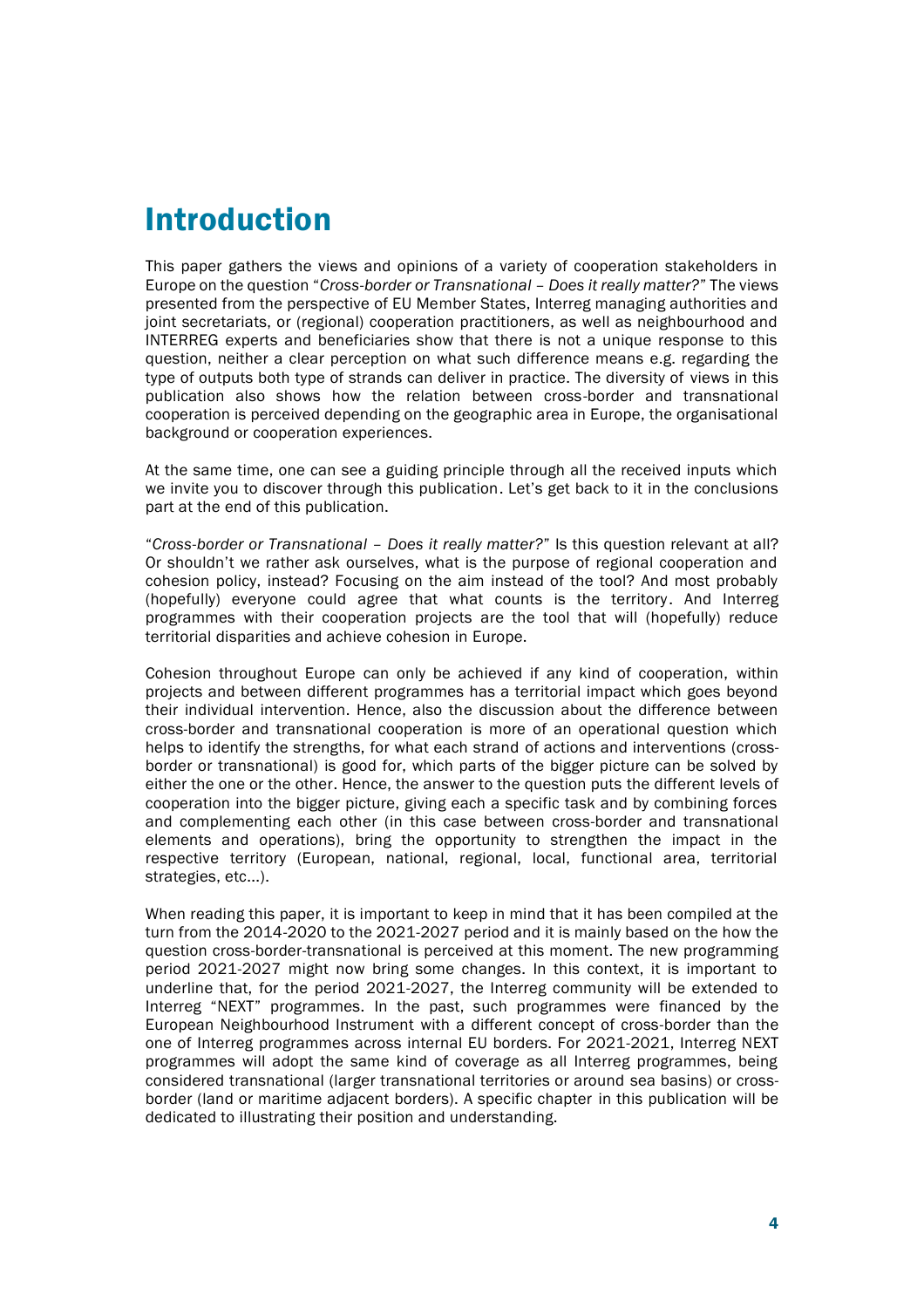This publication is not meant only for the Interreg programme community. But for anyone interested in and working with and for regional policy. This is a large group, from the European Commission through territorial strategic frameworks, via all levels of programme authorities and bodies to project beneficiaries as well as other cooperation actors and stakeholders – and all of them play a different role and can contribute to the discussion from their different relevant perspectives. Some of them share their views in this publication.

Finally, we are very grateful to all those that shared their thoughts, provided us with inputs and kindly dedicated their time to this paper. Thank you very much!

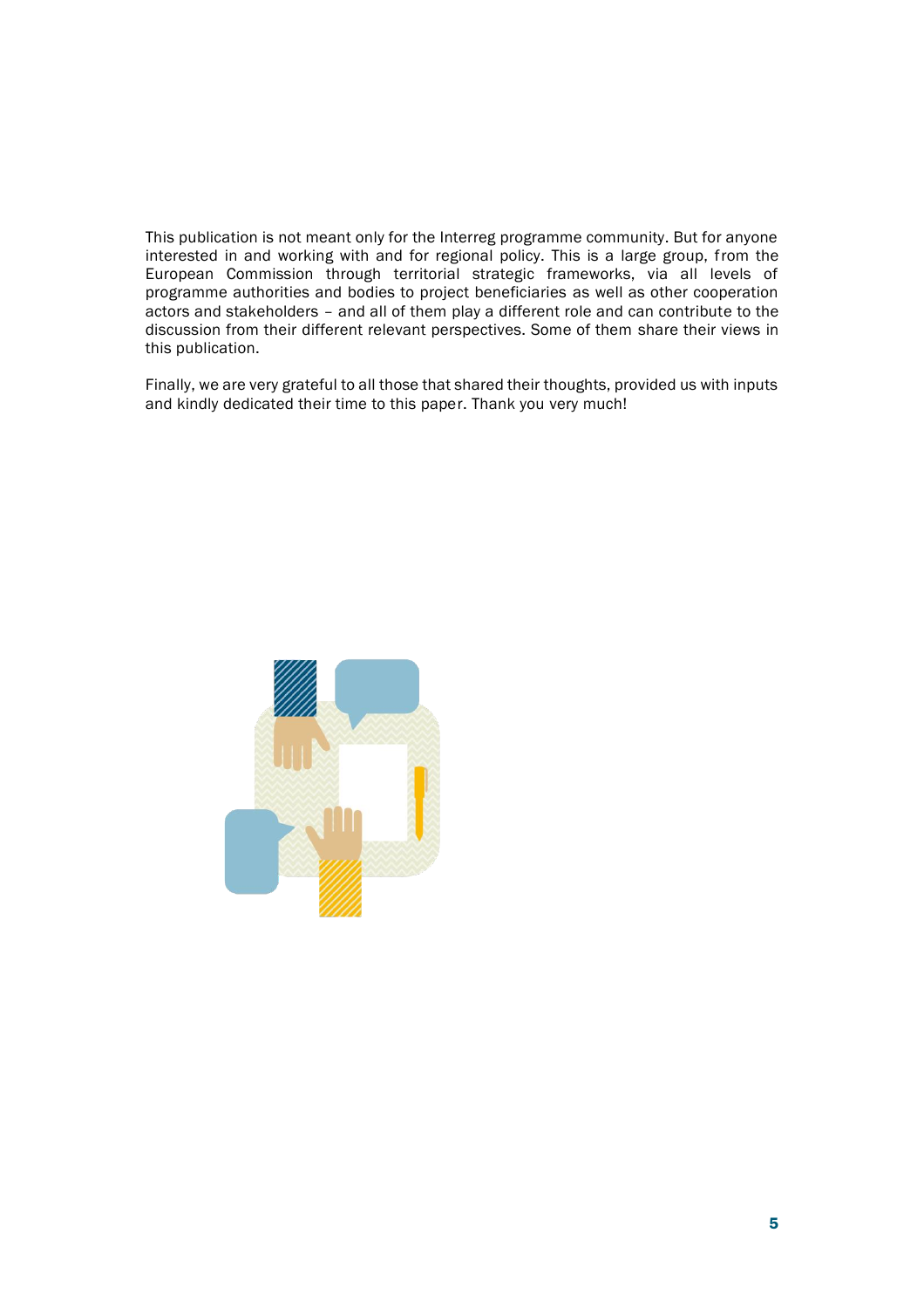# 1. Is the difference between cross-border and transnational cooperation relevant at all?

As already indicated in the introduction, the key question is if the difference between cross-border and transnational cooperation and hence cooperation programmes is relevant. And if the answer would be yes, why is it important and for whom? And if not, why not? In this first chapter, an answer to these questions will be given from the perspective of the European Commission, Directorate-General for Regional and Urban Policy (DG Regio), from an EU Member State perspective (Italy) and from the perspective of Interreg managing authorities/joint secretariats.

#### 1.1. European Commission, DG REGIO

*Both cross-border and transnational are part of the Interreg family and have clearly a different scope with objectives that are complementary. Both strands were already part of the 2014-2020 architecture and will to a large extent remain unchanged building blocks of the 2021-2027 programme architecture.*

*European Cross-Border cooperation (known as Interreg A, supports cooperation between NUTS III regions from at least two different Member States or neighbouring countries lying directly on the borders or adjacent to them. It aims to tackle common challenges identified jointly in the border regions and to exploit the untapped growth potential in border areas, while enhancing the cooperation process for the purposes of the overall harmonious development of the Union.*

*Transnational cooperation (transnational), known as Interreg B, involves regions from several countries of the EU and outside the EU forming bigger areas. All EU regions are taking part in an Interreg B (or D) programme which aims to promote better cooperation and regional development within the Union and with neighbouring countries by a joint approach to tackle common issues. Interreg B supports a wide range of project investment related to innovation, environment, accessibility, telecommunications, urban development etc. The transnational programmes add an important extra European dimension to regional development, developed from analysis at a European level, leading to agreed priorities and a coordinated strategic response.* 

*A clear example of how both strands can complement each other is in environment and pollution. The sea pollution in the Baltic Sea requires a clear transnational approach where all regions and countries around the Baltic Sea join forces and cooperate. Developing a strategic framework for such cooperation is clearly a task for transnational cooperation. But this might also require concrete infrastructural investments in border areas which can be supported under cross border cooperation. The same applies to management of flood risks along rivers, which require a wide scope at river basin level for which the transnational approach is most suitable; this can again be complemented by concrete investments in border regions. The best and most efficient use of different modes of transport in the EU can be best assessed at transnational level, but when it comes down to concrete investments in cross border public transport the cross-border programmes can offer best support.*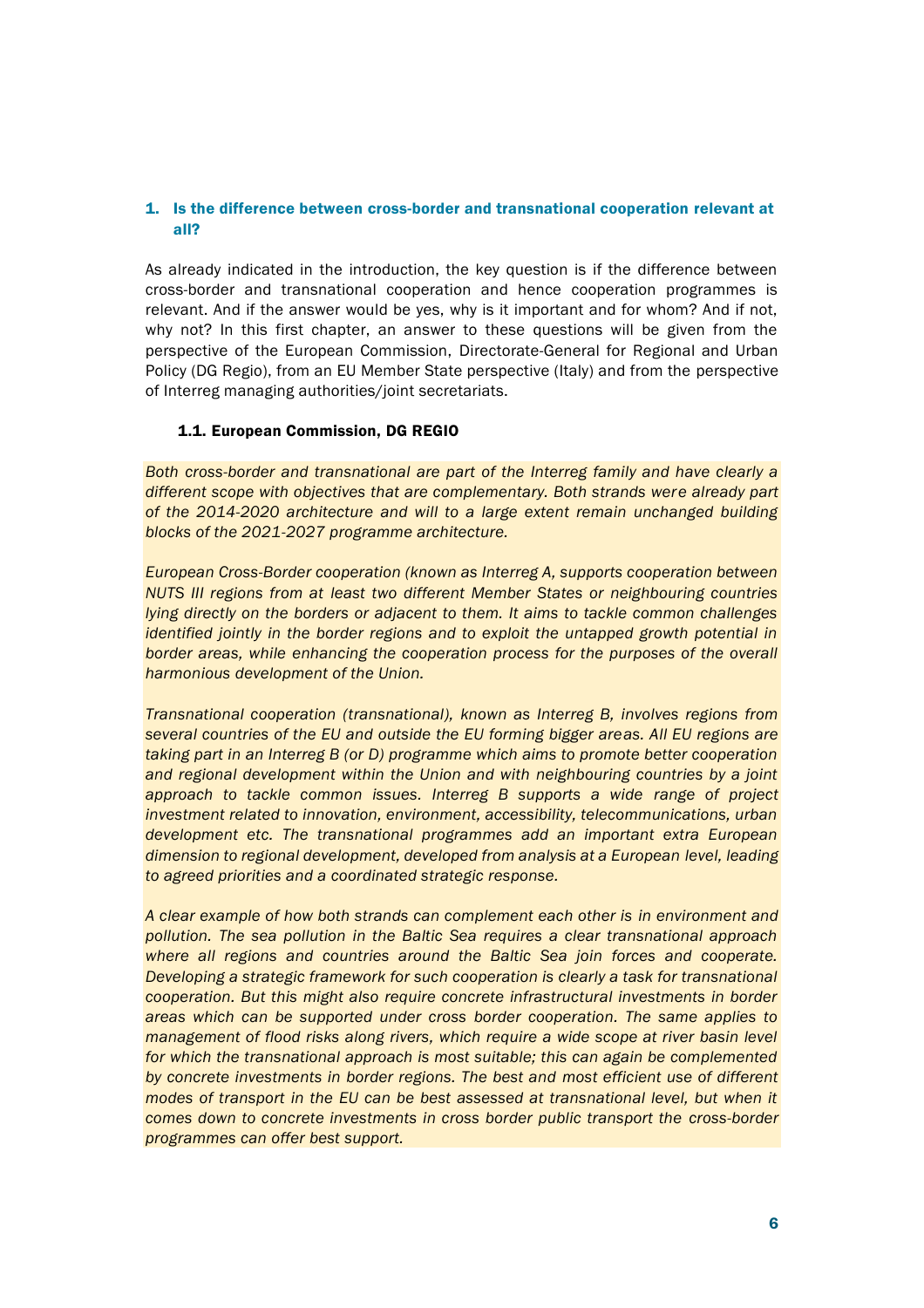*In general, the difference between cross border and transnational is the geographical scope and level of orientation. This has an impact on the type of projects supported under both strands, which are clearly complementary.*

*It is from our point of view less relevant if citizens perceive the difference between cross border and transnational projects if they recognize that projects are supported by Interreg, the brand name for territorial cooperation between local, regional, and national levels. Interreg as a name is well recognized in general by citizens because it supports projects, larger and small scale, which are concrete and brings the EU closer to its citizens. This is one of the main strengths of Interreg, achieved during its 30 years of existence.* 

> Jean Pierre Halkin and Pascal Boijmans Heads of Units D1 and D2 respectively in DG Regio. European Commission

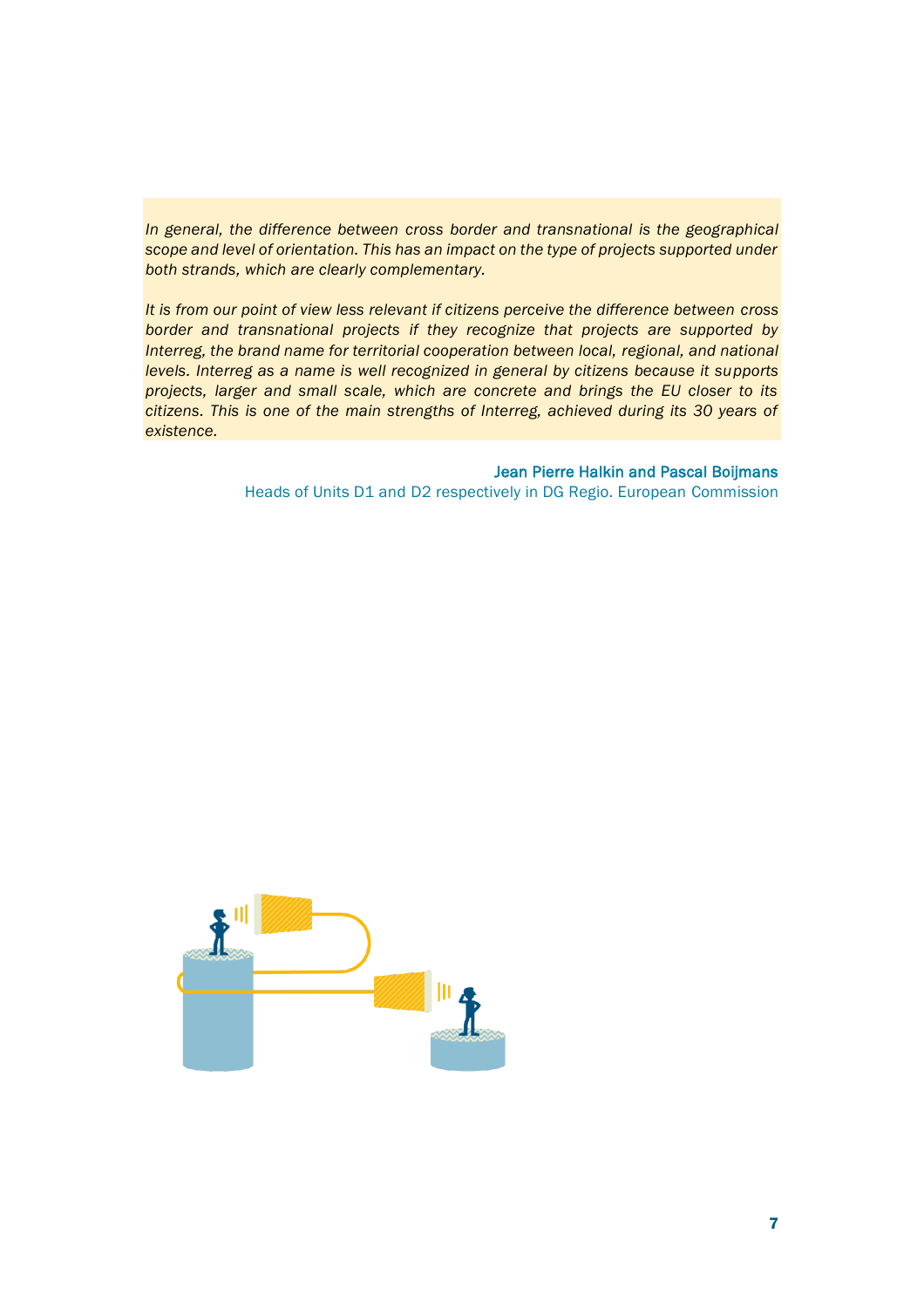#### 1.2. From an EU Member State perspective (Italy)

#### *Interact:* Is it important for you in your work to make a difference between 'crossborder' and 'transnational'? - If yes, why? If no, why not?

*Monica Bellisario: Yes, it is, as regards the types of projects/activities, outputs and stakeholders, the programming approach (both in programming and in the implementation phase), the contribution to MRS/SBS and the Italian (and often overall) governance.* 

## *Interact:* Is the demarcation between cross-border and transnational cooperation clear enough?

*Monica Bellisario: It is. Anyhow, demarcation is not always possible and/or significant. Though, the different level of focus between cross border (Nuts 3) and transnational (Nuts 2) for sure shows its relevance also as far as governance is concerned.*

*Transnational and cross border programmes are often complementary in terms of types of actions. Transnational enable the creation and strengthening of partnerships across a vast area among territories and provide the necessary framework for a homogeneous development process at programmes' area level. Cross border often represents a testing ground for pilot projects of common interest, for providing services to local communities, businesses, and citizens, and for the implementation of soft infrastructure projects and small-scale investments, also thanks to the greater proximity to the needs of the territories, allowed by their geographical demarcation.*

*Additionally, the more direct involvement of local actors makes cross border preferred fora for the connection with mainstream programmes. cross border projects can, in fact, allow the amplification of the project experiences carried out with the ROPs/NOPs and the other way around, adjusting their scale of intervention, act on priorities not allowed or not adopted by the mainstream programmes, or even create synergies through the complementary use of resources in specific territories.*

*Cross border and transnational programmes have also a different role as regards their contribution to MRS/SBS. This applies for the transnational being the reference programme for each strategy, having legislative for the embedding1. In the Adriatic-Ionian area, the existence of a macro-regional strategic framework has fostered a relative thematic convergence of Interreg programmes on EUSAIR's priority challenges. Even in case of common thematic issues, a beneficial mutual synergy between initiatives on transnational and cross-border scale occurs.* 

<sup>1</sup> Referring to Interreg Regulation 1059/2021, article 15 Thematic concentration, point (3) 3. Where an Interreg B programme supports a macro-regional strategy or a sea-basin strategy, at least 80 % of the ERDF contribution and, where applicable, part of the external financing instruments of the Union allocations under priorities other than for technical assistance shall contribute to the objectives of that strategy.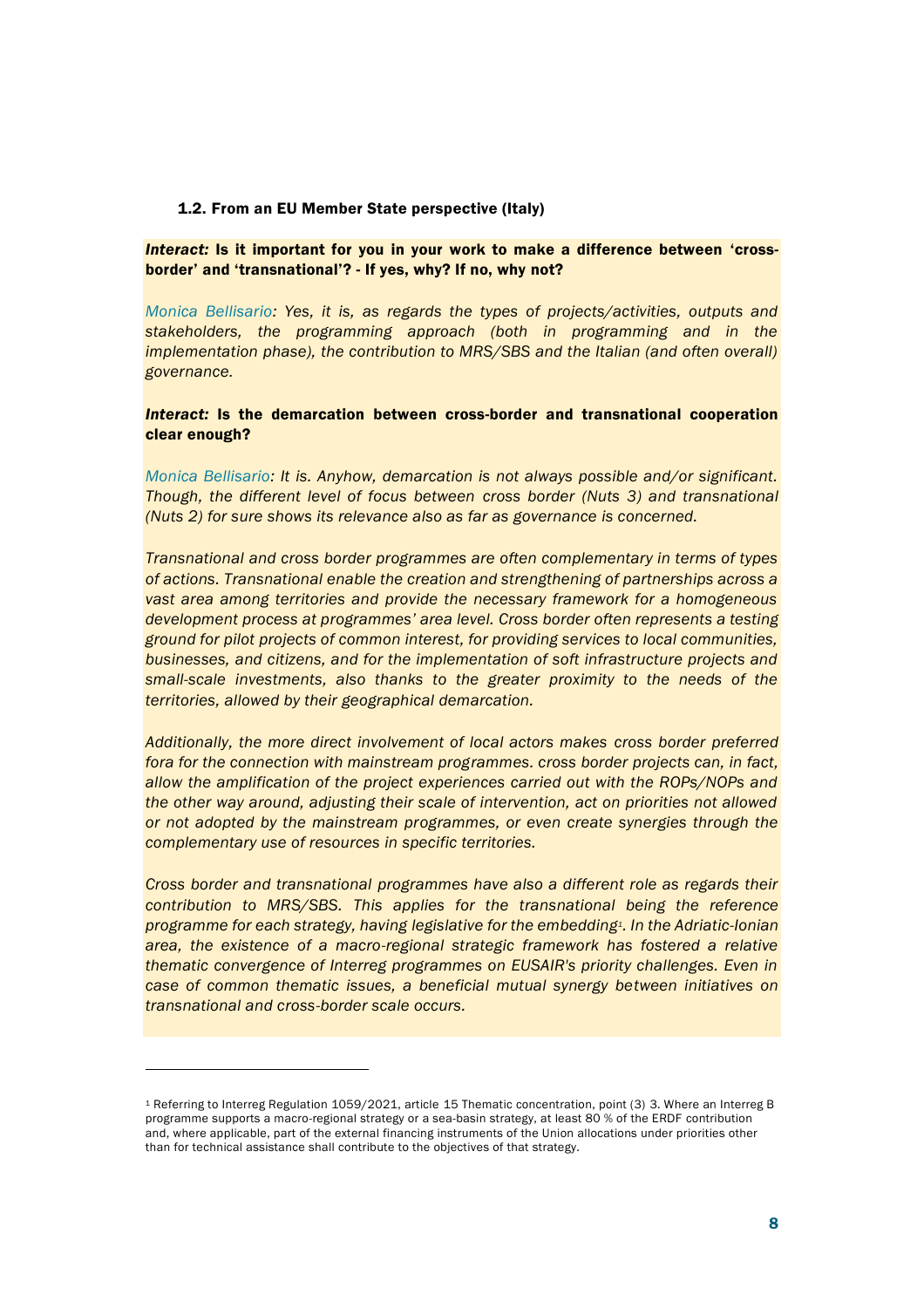# *Interact:* Can you provide an example where the difference between cross-border and transnational cooperation influenced your way of working?

*Monica Bellisario: The Italian governance of cross border and transnational is completely different. Under transnational we have a compulsory national coordination of regional positions and a single voice speaking in task forces and monitoring committees. Under cross border coordination remains desirable (it occurs for Italy-Croatia), but each (local) body entitled as member of TF/MC usually directly voices the specific territorial needs.* 

# *Interact:* Does transnational and cross-border cooperation affect the project impact in the territory the same way?

*Monica Bellisario: I will here quote from the Italian Non-Paper on the future architecture of Territorial Cooperation programmes in the Mediterranean Sea basin for 2021-2027 (October 2019): "the distinctive capacity of cross-border programmes to read the specific needs of sub-regional territories and to respond to local development needs of a crossborder nature through integrated cooperation actions, including mainstream programming, is an added value to be preserved and enhanced".*

*Cross-border show a fostered ownership of the planning and implementation processes of cooperation policies by local stakeholders. Cross-border are in fact the ones mostly developing territorial strategies and using local development instruments like ITI, CLLD, SPF and small projects*.

#### *Interact:* How do you think citizens (taxpayers) perceive the difference?

*Monica Bellisario: Based on their direct and indirect involvement in the (making of the) projects: in any case, if the citizens see a significant change in their life, so they can perceive the added value of cooperation, whether it comes through a cross border or a transnational.*

# *Interact:* What is the value of a transnational and a cross-border cooperation projects, compared to other sources of EU financing?

*Monica Bellisario: The Interreg governance process is in any case quite complex, having to respect the partnership rule set by the legislative framework: this might result as a partially negative element. On the other hand, as a positive value, involvement of several layers of stakeholders guarantees an increased bottom-up participation, often more evident in cross border.*

#### An interview with Monica Bellisario

Department for Cohesion Policy. Presidency of the Council of Ministers. Italian Republic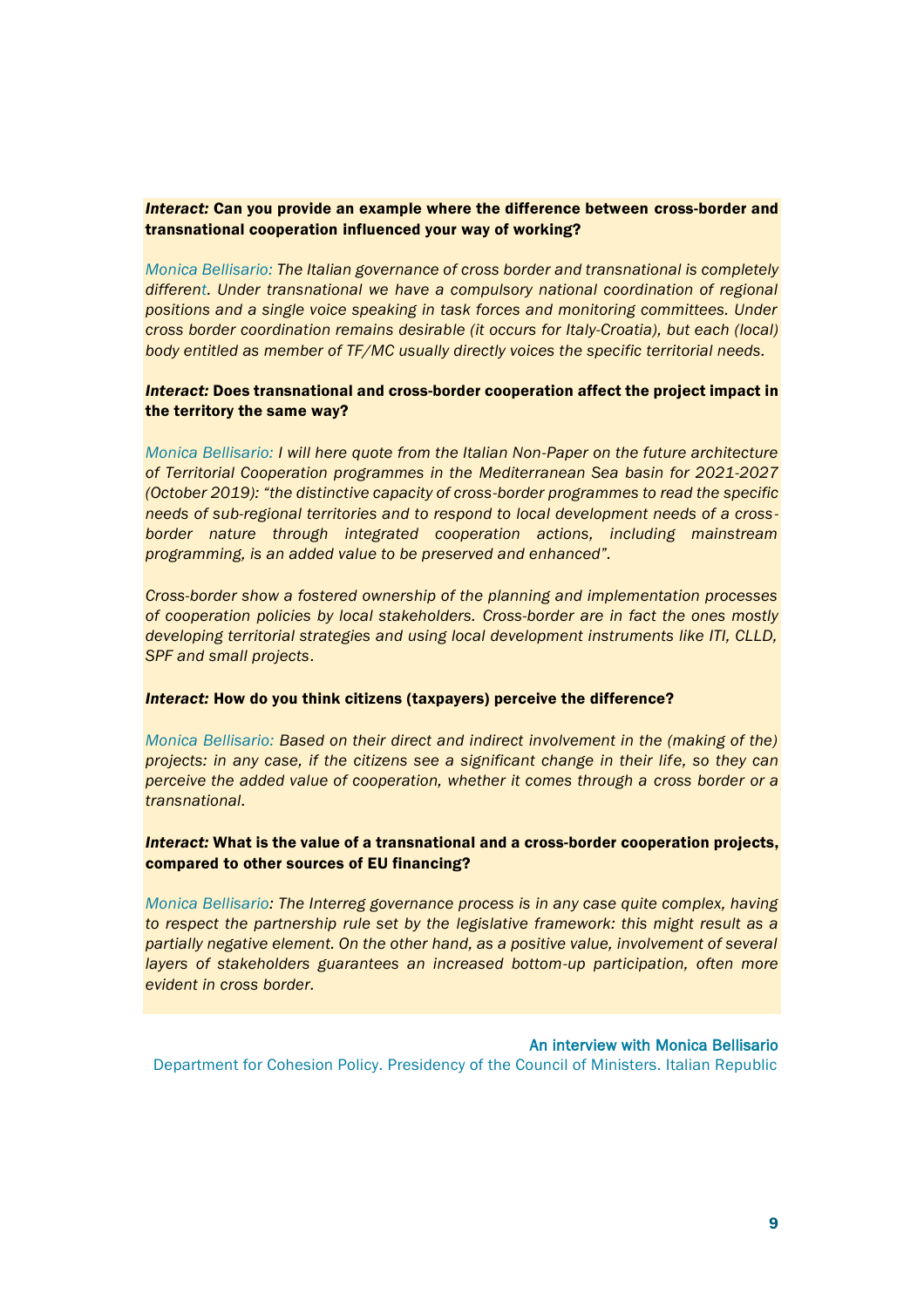# 1.3. From the perspective of an Interreg Managing Authority (POCTEFA/Spain-France-Andorra)

## *Interact:* Is it important for you in your work to make a difference between cross-border and transnational cooperation? Is it sufficiently clear?

*Jean Louis Valls: The difference between transnational and cross border is not important.* 

*Theoretically speaking, if we must do a distinction between the kind of activities or operations a transnational or a cross border programme may support. The answer is quite clear, transnationals would focus on mainly financing analysis, research, whether cross border would finance infrastructure for the cross-border benefit, cross border pilots, etc. However, in practice and comparing both strands, I have observed that the kind of results are many times the same, protocols, exchanges of good practices, pilot actions.*

*Their difference resides in the geography, while a transnational programme will cover a wider range of a country, the cross border will focus only the border regions and their territorial specificities.* 

## *Interact:* Can you provide an example where the contrast between cross-border and transnational cooperation influenced your way of working?

*Jean Louis Valls: As an example, I must mention Sardinia's hospital construction in 2006. A clear infrastructure project for a cross border area, which benefits equally people of both side of the borders. However, hospital new protocols and services can be financed with either way, via cross border projects or transnational.*

# *Interact:* Does transnational and cross-border cooperation affect the impact in the territory the same way?

*Jean Louis Valls: Both transnational and cross border kind of projects should have an impact in the territory. However, it is unquestionable that the impact in the territory for cross border projects such as ["Cerdanya Hospital](http://www.hcerdanya.eu/)", the kind of result is more tangible and easier to recognize in less time, while for transnational projects, their results are less visible and their impact in the territory only possible to perceive in the longer run.* 

#### *Interact:* How do you think citizens (taxpayers) perceive the difference?

*Jean Louis Valls: Citizens do not distinguish such difference and neither the project beneficiaries. Who would care! The difference is more of an administrative kind; it is only for Interreg programmes. What is important is Interreg to be recognized among more people and go beyond the 30% of the population who seems already to know about it.*

> An interview with Jean Louis Valls Managing Authority Interreg POCTEFA (Spain-France-Andorra) Programme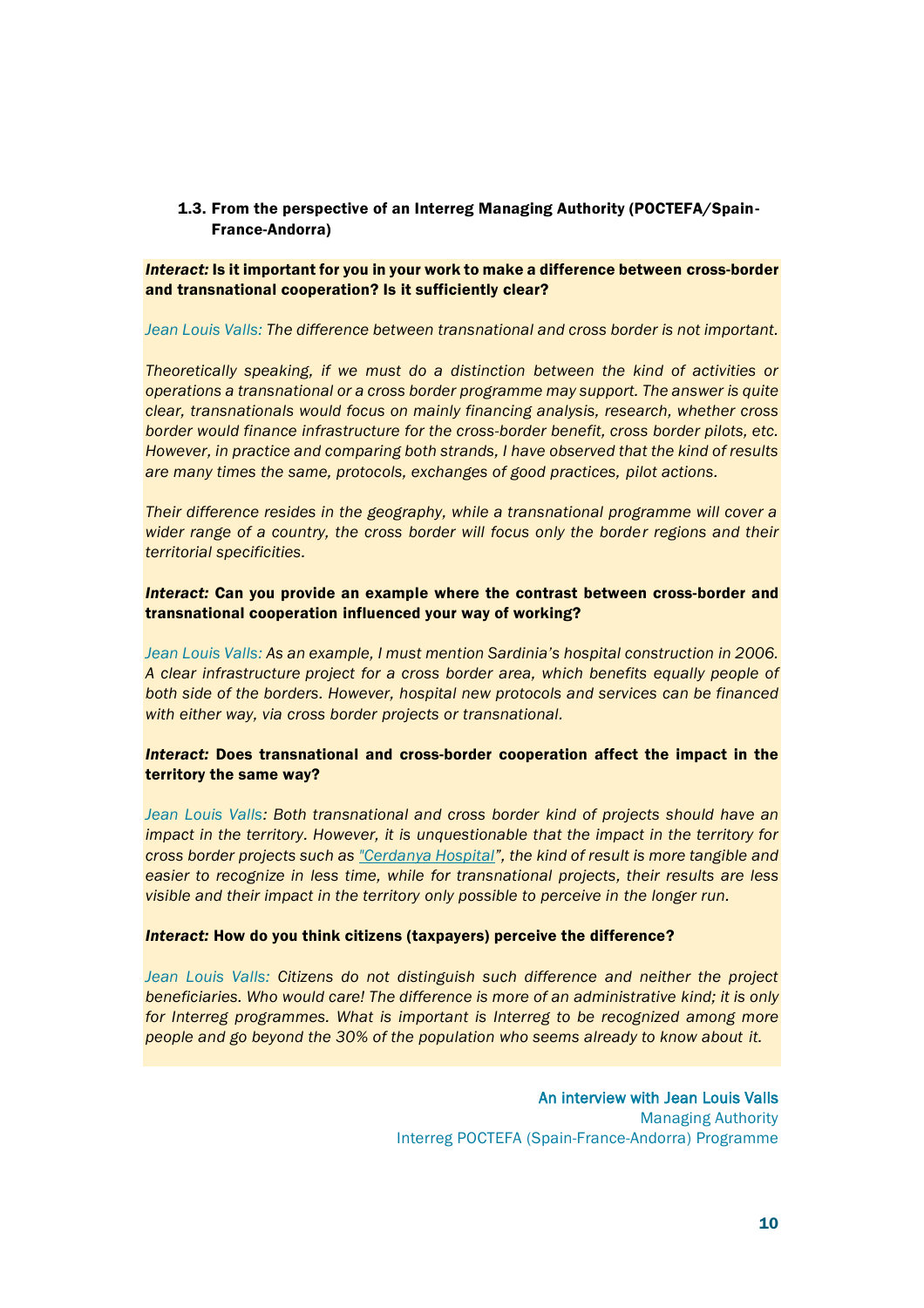# 1.4. From the perspective of another Interreg Managing Authority (Central Baltic)

#### Interact: Is it relevant to make a difference between cross-border and transnational?

*Merike Niitepõld: It is not important to me to make a difference between cross border and transnational in the cooperation between programmes. All Interreg programmes follow the same regulation and share similar challenges. I also don't think one type of programme is better or more needed than the other. So, I certainly think we should not compete or quarrel among each other. It is, however, important to see the difference for stakeholders. Cross border and transnational programmes do have a different scope, different goals, different activities, and different stakeholders. During the discussion about the Commission wanting to delete maritime cross-border programmes as independent programmes, the regional response was very clear: cross-border programmes are closer, more accessible. They allow an easier entry to cooperation. Cross-border programmes are the tool for really cooperating with your neighbours and this cooperation is needed.*

# *Interact: Is such distinction sufficiently clear? If yes, can you provide an example where this fact influenced your way of working?*

*Merike Niitepõld: The difference is in the scope of activities as well as in the partnerships. As all programmes, regardless of scope or territory, work on the same thematic menu. Still, as the reply above shows, there is a clear difference in the stakeholder minds and in programme implementation. So yes, the difference is clear. In the concrete work of programmes (after programming) I don't see many differences anymore. The differences are rather due to programme characteristics (what is your budget, how many partner countries, what are the cultures of your countries, what is your programme culture) than directly related to cross border or transnational.*

#### *Interact: Does transnational and cross-border results have equal territorial impact?*

*Merike Niitepõld: It may be so that cross border programmes work on more hands-on projects whereas transnational programmes work more with strategies, plans etc. In that sense the project impact is also likely to be different. It would also be welcomed to have different impacts, which then can complement each other. In some cases, the crossborder projects also "grow" to transnational projects or allow for cross-border tested solutions to be spread wider in transnational projects. Thus, the projects and programmes remain interlinked and benefit both each other and the whole EU. I don't think citizens (taxpayers) perceive the difference. I also don't think they need to; the crucial aspects are rather international cooperation with our EU neighbours and the benefit of doing things across any border.*

#### An interview with Merike Niitepõld

Head of Managing Authority. Interreg Central Baltic Programme Managing Authority / The Regional Council of Southwest Finland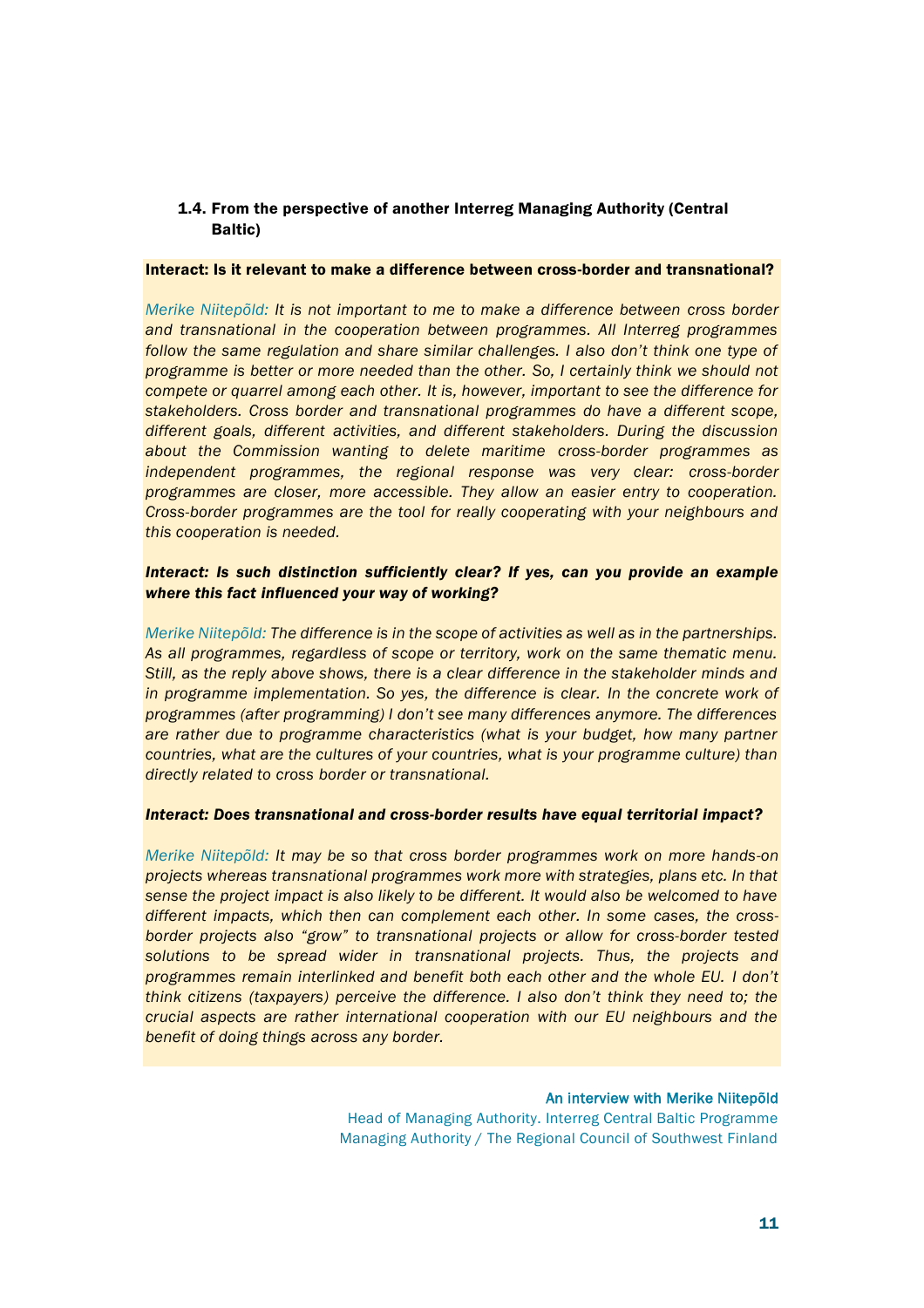#### 1.5. From the perspective of an Interreg Joint Secretariat (South Baltic)

*The South Baltic Programme is a multilateral cross-border cooperation programme created on the coastal regions of five EU Member States: Germany, Denmark, Sweden, Lithuania, and Poland. Maritime cooperation in this region is based on joint challenges and opportunities strongly connected with a common natural resource - the Baltic Sea. The basis for cross-border cooperation is the existence of a border, separating communities who have a common interest in undertaking joint actions in each area. Sea border is one of the boundaries that separate neighbouring communities from each other, but at the same time it focuses significantly more cross border problems and perspective cooperation channels than other natural or political borders. The essence of maritime cross-border cooperation is the existence of conditions that are common only for coastal regions, not for countries which cooperate in transnational programmes. For this reason, South Baltic area is home to functional areas, where there are numerous cooperation links condition opportunities of development. Natural functional links in South Baltic area have been developing for a thousand years and now are based on business relationship, culture, and natural assets.*

*The difference between cross border and transnational is important in the light of the scale, cross-border cooperation with its small scale gives opportunities to work with local actor, municipalities, institutions, NGOs which have no capacity, knowledge, and courage to apply to the transnational programmes. The cross border could serve as 'seed money' for further applying, so kind of beginning for bigger projects. And at the same time, the cross border may be used as the last step to promote, further develop, or test solutions created in the frame of transnational programmes. Having in mind above, the impact is of course different, however the observed differences are needed and necessary. The programmes can complement each other, having positive and complete influence on the area of operations.* 

*Keeping an eye on the cross-border principle is one of the main tasks in the programme secretariat. Due to requirements of preserving the difference between cross border and transnational, employees must understand the divergence between mentioned cooperation ways. This affects the work with projects at many levels, from consultation, through assessment, and finally to monitoring. The effort is done by the project owners and programme bodies, it not important and not recognised by the citizens (taxpayers).*

> Dominika Butkiewicz Head of the Joint Secretariat Interreg South Baltic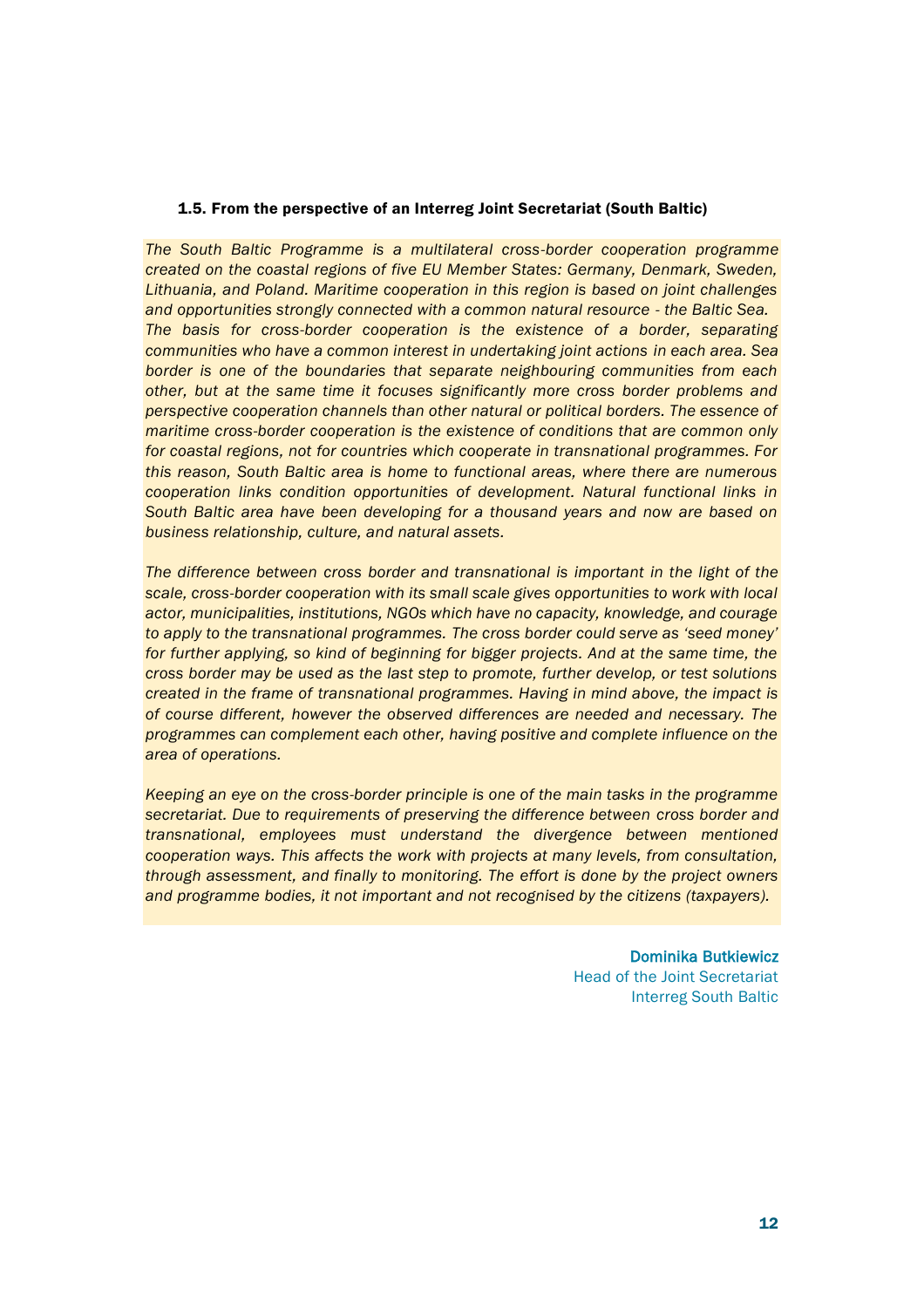# 2. Does the difference between cross-border and transnational cooperation matter from a territorial perspective?

As stated in the introduction, it is the territory which counts. But there is not the one and only territory as territories can be defined on different levels (e.g. NUTS), geographically (e.g. macro-regions or sea basins) or thematically. Hence this chapter is about looking at the question if the difference between cross-border and transnational cooperation really matters from a regional perspective. This chapter presents the territorial relevance of cross-border and transnational cooperation from the overall EU perspective (Slovenia as Presidency of the Council of the EU), the (general) macro-regional and sea basin perspective and specifically from two macro-regions (Baltic Sea and Alpine region)

# *2.1. The Presidency of the Council of the EU perspective (Slovenia, 1 July-to 31 December 2021)*

*The cross-border and transnational cooperation programmes offer opportunities for improving living conditions, economic options, employment opportunities and quality of the environment in different parts of Europe. Having broad visibility, they also improve the European identity and affiliation. Through instruments they address similar topics and similar objectives but due to their different scope and ability to adapt them to territorial diversity they provide unique territorial impacts.* 

*The transnational programmes often bring more strategic framework and have a potential of defining strategical elements, e.g., nodes, important at transnational level, missing links, bottlenecks and connectivity needs; they support the implementation of different agreements and policy agendas (e.g. territorial agenda or regional land or sea conventions). Their results can steer the tailored-made interventions within the crossborder programmes, providing more tangible solutions for territorial problems and challenges on the ground but at the same time fitting better in the broader context.* 

*The cumulative result of both strands (transnational and cross border) should be a coordinated to achieve a complementary impact, meaning that interventions are performed where they are really needed while contributing to solutions at a bigger scale. For this, involvement of stakeholders who have mandate to define and decide strategic frameworks is necessary. It happens too often, that stakeholders in transnational programmes are not in a position for taking strategic decisions. This leads to wrong expectations and poor uptake of the produced results.*

*If interventions within transnational and cross border programmes would be performed individually, separately or without any linkages, one could expect some undesirable territorial impacts of projects implementation. In case of physical interventions, we could expect pressure for greenfield development, impacts on environment, push for the undesired territorial processes; in case of soft interventions (e.g., strategic frameworks, guidelines, education) we would not expect physical impacts but without proper coordination follow up activities would be less efficient or not implemented at all.*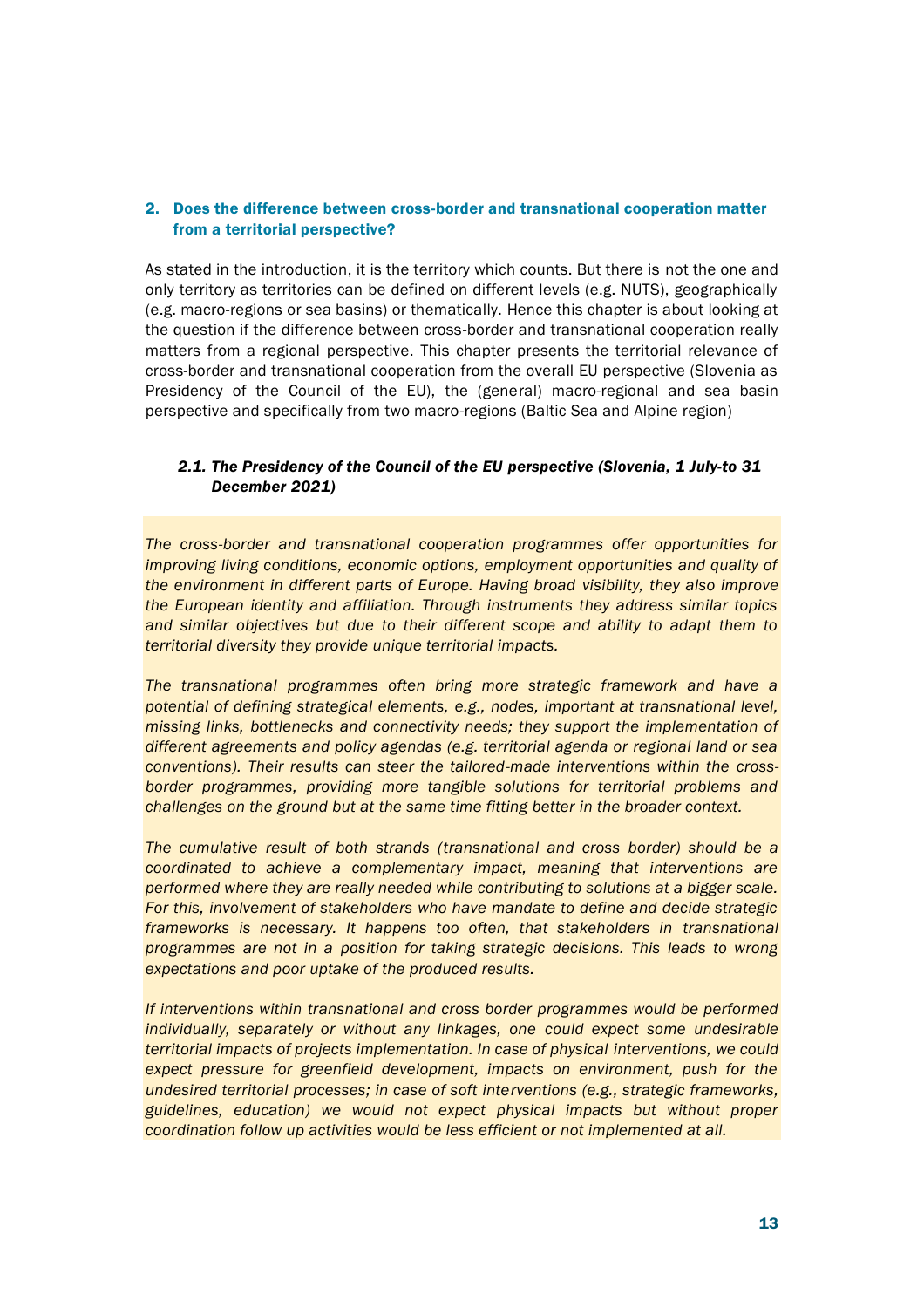*The cross border and transnational projects have the impact in defined functional areas. cross border can improve the cohesion of border areas and, to a certain level, prevent asymmetric processes on both sides of the border. Asymmetric development often increases tensions, decreases level of development and quality of live on one side of the border, causing distractions on labour markets (e.g., in healthcare) etc.*

*The territorial impact of transnational and cross border projects differ what can be explained by the different type of projects and its activities developed within the two types of cooperation programmes. The impact of transnational is less tangible, indirect, and extremely hard to measure. Often the impacts are secondary, a result of a capacity building in governance structures involved in transnational projects and their activities. The CB cooperation and projects often bring more direct, tangible, and visible impact. For this reason, the better strategic alignment of both is needed and beneficial. When concreate actions are developed and implemented, but not aligned, the impacts of projects can be contradictory; for example, measures for the protection of nature or biodiversity implemented in one type of programme can be offset by a project that develops infrastructure, promotes greater tourist visits or vice versa.*

*The differences among activities implemented within transnational and cross-border projects are also perceived by the residents and by the decision (policy) makers. The transnational projects which are about soft measures, discussions, and knowledge exchange, are understood as unnecessary papers, studies. Although cooperation and exchange of knowledge and practices bring innovation, improve capacity of governance structure and provide better grounds for projects, the results that do not directly materialise in territories are not popular. For local administrations and the public, cross border programmes where money is available for concrete measures, constructions, investments and products are more important.* 

*The question is what needs to be done to achieve complementary between both types of programmes and stimulate greater coherence? Would territorial concepts for the transnational programmes bring efficient territorial framework for cross-border programmes?*

#### Blanka Bartol, Tomaž Miklavčič

Ministry of the Environment and Spatial planning, Republic of Slovenia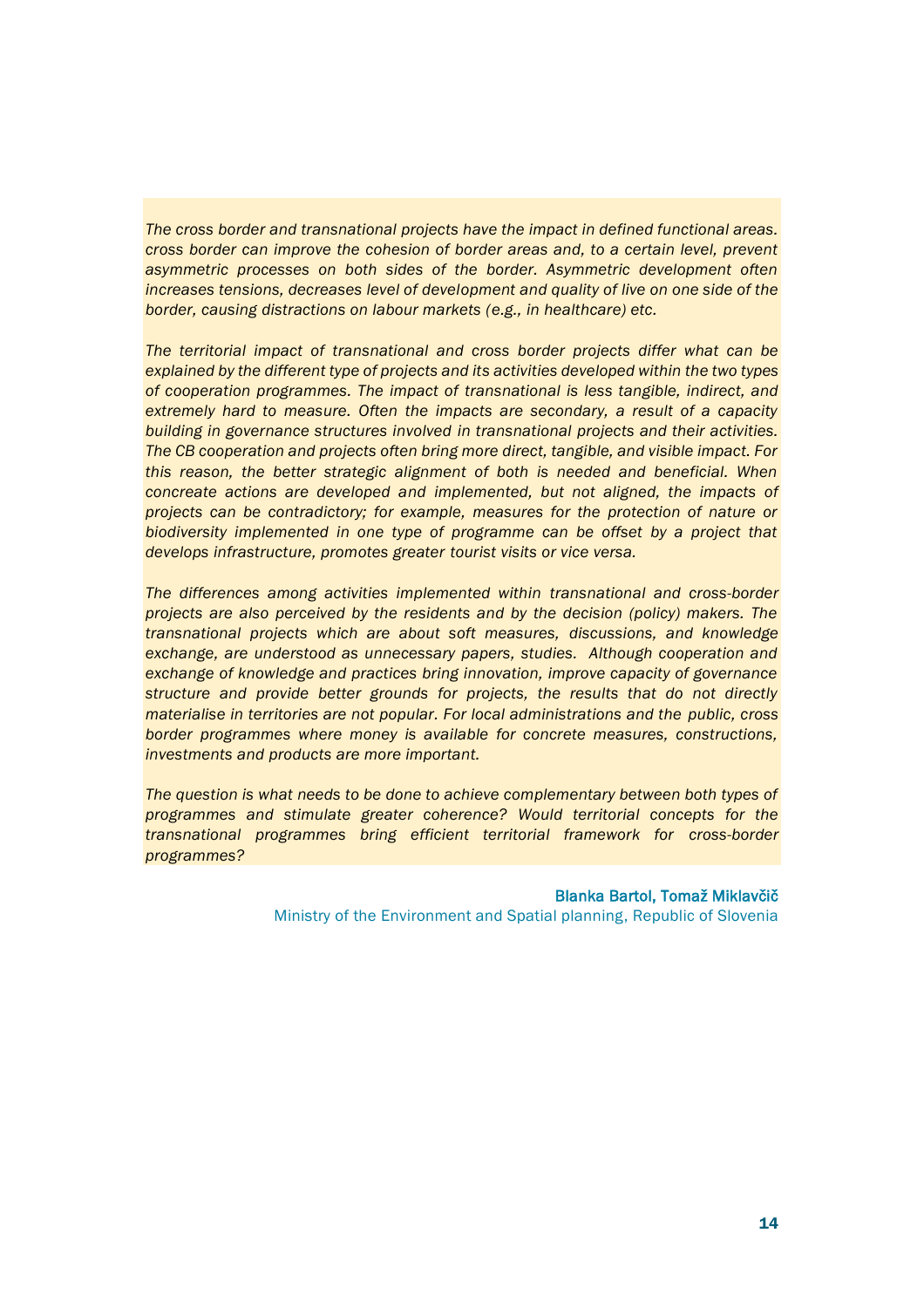# 2.2. From the perspective of a regional organization (CPMR Baltic Sea Commission)

This note integrates initial reflections on the territorial impact of a complementary use of cross-border and transnational programmes, based on previous CPMR positions on Interreg, which is a key area of work and interest for Member Regions of CPMR and its Baltic Sea Commission.

# The preservation of the division between transnational (transnational) and crossborder cooperation (cross-border) does really matter since they have their own raison d'être and added-value

*Transnational and cross-border programmes have both their "raison d'être", having a distinct added-value and fulfilling different purposes, as indicated in a CPMR technical [note on Interreg](https://cpmr.org/wpdm-package/the-future-of-interreg-10-messages-from-the-cpmr/?wpdmdl=17990&ind=1529396962494). The types of actors involved in the cooperation, the actions, the identity, the structure of the projects and the budget of the programmes are different and justify the distinction and standalone existence of the two strands. Furthermore:*

- ➢ *Regional authorities have a stronger role in the governance of INTERREG crossborder programmes in comparison to INTERREG transnational programmes.*
- ➢ *cross-border programmes enable a stronger participation of regional and local authorities, and smaller stakeholders in the programmes than transnational programmes.*
- ➢ *cross-border programmes are more focused on the local context and designed accordingly. cross-border programmes help to address more local/targeted issues.*
- ➢ *cross-border programmes are better suited than transnational programmes for the participation of newcomers or smaller actors.*
- ➢ *In the cross-border programmes, actors can test, on a smaller scale, innovative ideas, which have a more practical impact. The bureaucratic burden is less important for cross-border programmes for the smaller actors.*
- ➢ *cross-border programmes reflect the local character of cooperation (direct neighborshistory of working together, smaller number of project partners which helps to create a trustful and effective cooperation).*

*Transnational and cross-border (projects) do have their specific role to support the EUSBSR*

- ➢ *cross-border programmes, including maritime, have integrated the objectives and policy themes of the update EUSBSR Action Plan while developing the new programs. In most of the cases, the projects' applicants will need to justify the contribution of the expected project results to the EUSBSR objectives. The cross-border programmes are enabling to strengthen local cooperation, which also serve the overall purpose and benefit to the BSR as a macro-region.*
- ➢ *cross-border programmes help finance projects under priorities of the EUSBSR that are not covered by the transnational corresponding programme (due to thematic concentration)*
- ➢ *In many ways, the Interreg BSR programme support the EUSBSR, from the governance, flagship projects, technical assistance, seed moneys, the themes and overall objectives.*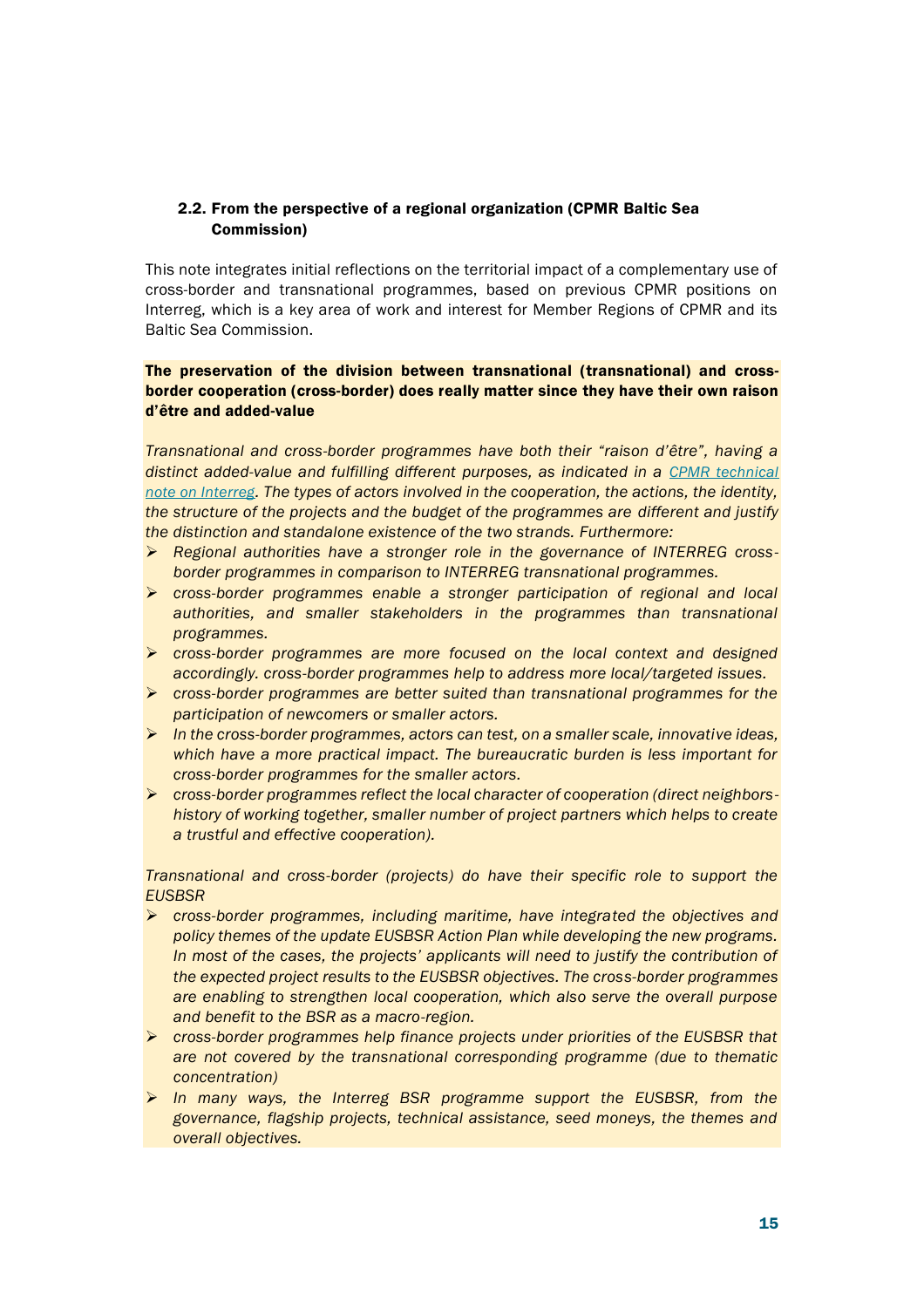# However, further complementary/linkages between transnational and cross-border programmes would benefit territorial cohesion

*Increasing synergies between the Interreg transnational and cross-border programs is important to increase coherence and impactful results for the whole Baltic Sea Region.*

- ➢ *Further complementarities between Interreg transnational and cross-border are important for the benefits of the overall Baltic Sea Region. There should be strategic coordination on different levels. The EUSBSR Action Plan is the common vision for the Baltic Sea Region, which should be supported by the various Interreg programmes. The results of the cross-border projects should be more widely communicated at transnational level.*
- ➢ *There are already existing synergies, which could be reinforced further for this new programming period. The establishment of project platforms, gathering existing projects from different Interreg programmes but similar objectives and themes should be continued and strengthened.*
- ➢ *Options to reinforce linkages: Setting up an ex-ante mechanism to ensure coherence between cross-border and transnational programmes; Redefining the perimeter or the geography of some programme.*
- ➢ *The regular exchange between key JTS should be encouraged further (for instance, JTS project officers that have global knowledge over the different projects they are following should discuss with each other to explore synergies projects related to similar themes and objectives).*

*Yes, the transnational and cross-border should be complementary for stronger development of the Baltic Sea Region as a macro-region (EUSBSR) area (greater coherence, the transnational and cross-border should both support the EUSBSR objectives, but the mean and contribution are different and both valuable). The cross*border can contribute through closer to the citizens, people to people and practical *cooperation projects, and the dissemination of the results can be a transnational scale, while the transnational helps to gather larger stakeholders from different parts of the BSR Region together.*

*To trigger the social, economic and territorial recovery of the EU following-up from the outbreak of the pandemic, it is even more important to promote further synergies between the cross-border and transnational programmes*

*CPMR has identified as example linked to coastal and maritime tourism, the [CO-](https://co-evolve.interreg-med.eu/)[EVOLVE](https://co-evolve.interreg-med.eu/) project (Interreg MED), were there were some exchanges/cooperation with the [MAREGOT](http://interreg-maritime.eu/fr/web/maregot/projet) project (Interreg Maritime)*

> Lucille Ehrhart Executive Secretary, CPMR Baltic Sea Commission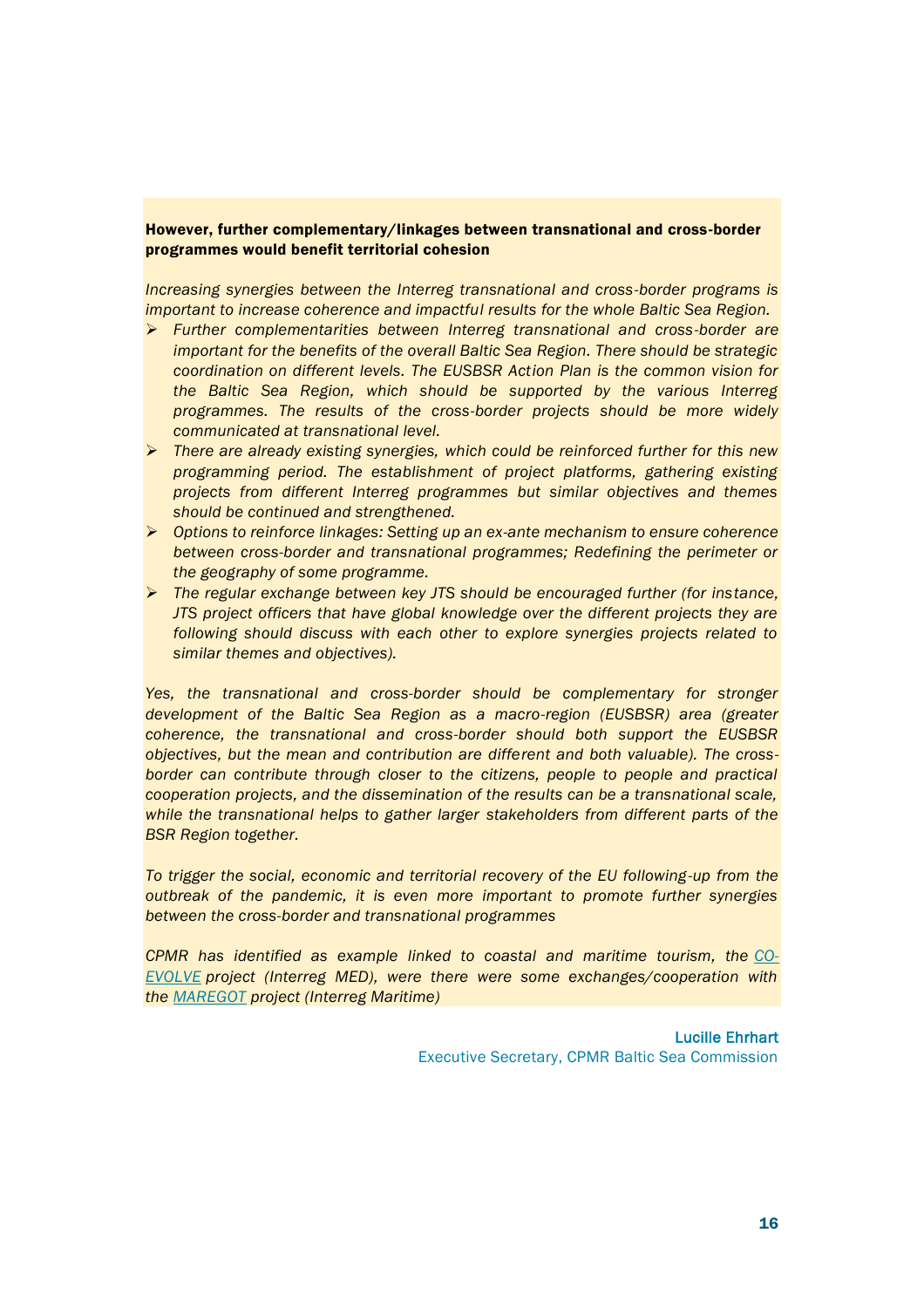#### 2.3. The macro-regional and sea-basin perspective

*EU macro-regional strategy (MRS) as a strategic framework is established to address shared territorial challenges through co-creating solutions that best fit that specific territory. In other words, MRS is addressing complex territorial problems (e.g., water management, safety and civil security, nature protection, mobility, climate change, etc.) that no single country, region, or stakeholder can deal with efficiently on their own. Macro-regions are established to provide space for multi-level stakeholders to come together and create solutions that best fit that macro-region2. Through the engagement of these multi-level stakeholders, long-lasting territorial impact/change is made.*

*Setting above said as a starting point for further elaboration, it is obvious that problems in the focus of our own macro-regions require utilising all relevant available resources (legislative, institutional, and financial) and building complementary actions that bring good for the people.*

*There are five unique characteristics of the macro-regional framework that informs the MRS implementation process:*

- *long-term policy impact and/or progress in chosen thematic areas.*
- *cross-sectoral collaboration for systemic impact.*
- *multi-level governance collaboration, incl. civil society stakeholder engagement and participation.*
- *flexibility of scope of actions/activities.*
- *aligning relevant funding resources to enable longer-term work.*

*We can observe that often territorial challenges are worked within the following formats: single projects3; interlinked and follow-up projects (so-called "project chains"); flagships, sometimes referred to as flagship projects and/or strategic initiatives; capitalisation platforms established by funding programmes, Interreg in particular; working groups, networks, and task forces; stakeholder dialogues, etc. Valuing all of these formats that are built to seek place-based solutions, it is evident that planning each of these separately does not necessarily provide sustainable and long-term change.* 

*As macro-regions mature4, the need for more strategic and impactful implementation formats become more and more obvious. Therefore, the macro-regional 'policy-action process' has emerged as a natural response to territorial needs. "Policy-action process" should not be perceived as another complication of the macro-region framework, but instead a term enclosing its deeper meaning:* 

- *a. placing attention to striving individual actions/formats for long-term policy impact/change.*
- *b. underlining a need for building complementarity.*

<sup>2</sup> Territory built upon interdependent administrative units - regions and countries.

<sup>3</sup> Single project here is meant a project funded by a programme (Interreg, national, regional or Europe wide (directly managed) programmes, both - co-financed by the EU or another resource).

<sup>4</sup> Please see for more information study "Macro-[regional strategies and their links with Cohesion policy",](https://ec.europa.eu/regional_policy/en/information/publications/studies/2017/macro-regional-strategies-and-their-links-with-cohesion-policy) COWI, 2017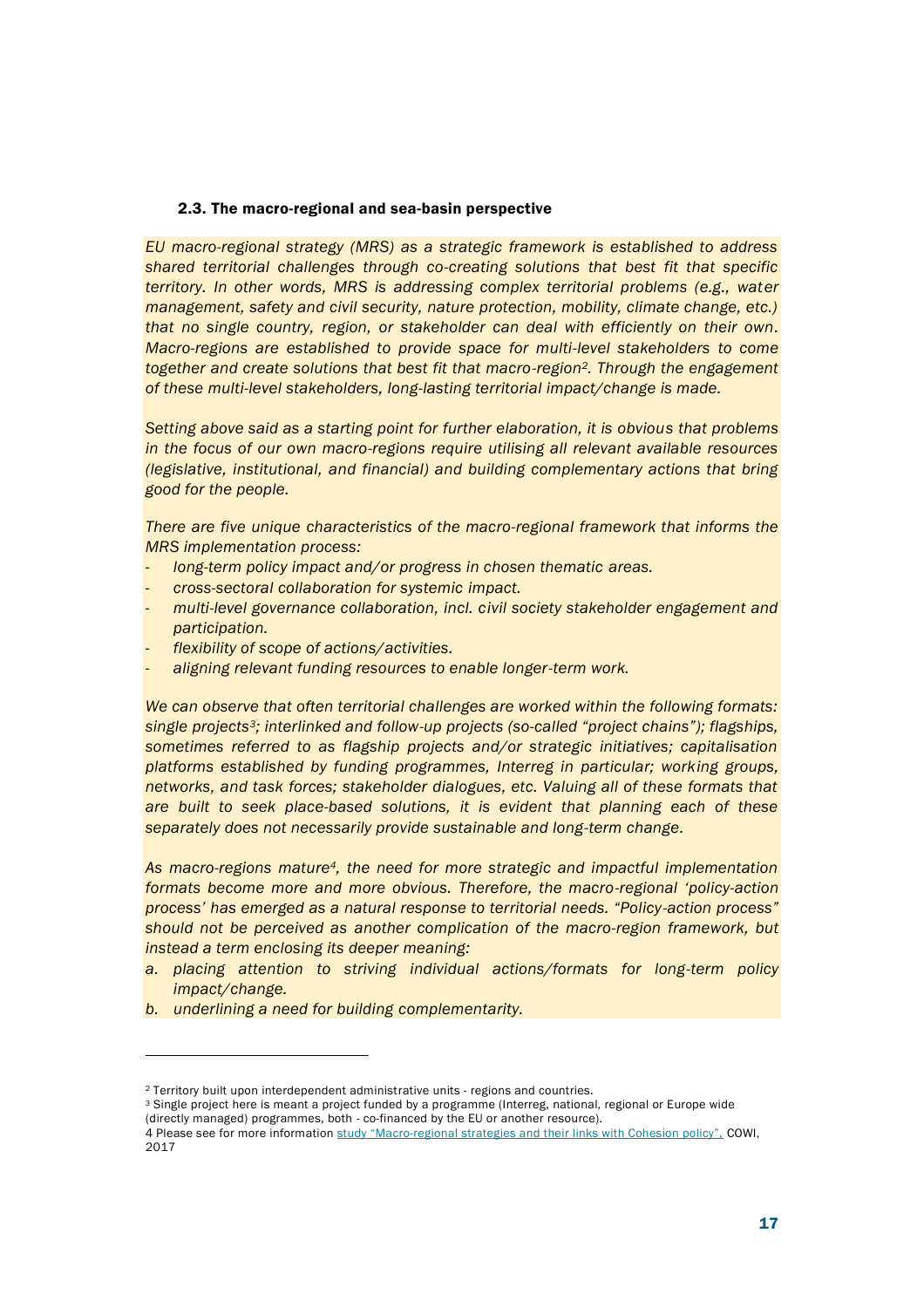*c. and a process – it is when stakeholders from across the macro-region cooperate and align the most relevant resources to address these complex macro-regional challenges.*

*Finally, the policy-action process is a practice in many thematic areas of all four MRS.*

#### Complementarities between Interreg and macro-regional strategies.

*MRS policy-action process primarily focuses on the desired change in the long-term, then most relevant multi-level stakeholders and then relevant funding tool. Therefore, any programme is encouraged to establish pre-requisites for macro-regional collaboration and contribution to it (in building openings in reference to the regulatory framework for 2021-2027) and thus becoming an available funding resource.*

*Interreg programmes, because of their purpose for cooperation, are essential resource kicking-off collaboration at local, regional, and transnational levels, piloting approaches, transferring knowledge and experiences across borders. However, Interreg is not the only funding instrument aligned and available to implement MRS. MRS governance stakeholders engage in dialogue with funding sources operating on local, regional, national, supranational and EU levels; public, private, and civil society sector funding, thus translating MRS thematic into the work of all.*

*There is a need for continuous operational dialogue between the MRS governance and*  funding programmes in their own countries and at cross-border and transnational level *to acknowledge obstacles and build mutual trust. The importance of daily exchange and benefit for both should not be neglected.*

*There is a call to challenge existing perceptions and addressing misunderstanding between the MRS and funding programmes. The MRS is a strategic framework that grew out of the bottom-up initiative of countries and regions of Europe. Any funding programme can utilise and benefit from macro-regional collaboration networks and governance settings, achieving programme defined objectives.*

*MRS implementation through policy-action processes requires some re-thinking when it comes to funding. The current EU funding system is geared for funding projects through programmes, whereas these formats go beyond projects in scope and time and engage policy environments to a much higher degree. This re-thinking is needed on both sides – macro-regional and programmes, and it will be continued.*

*Interreg programmes (but not only) are asked to open for coordination and complementarities. Where the MRS exist, it is a great asset for the programmes to exploit this strategic framework and streamline their funding to address already predefined and cross macro-regionally agreed political priorities (shared territorial challenges). There are quite some added values for the programme in this process, but as the main benefits could be mentioned: efficiency and streamlining of funding to most relevant territorial challenges; contribution to sustainable change at policy level; reaching out to new stakeholders, also stakeholders beyond programme's territory; having a potential to*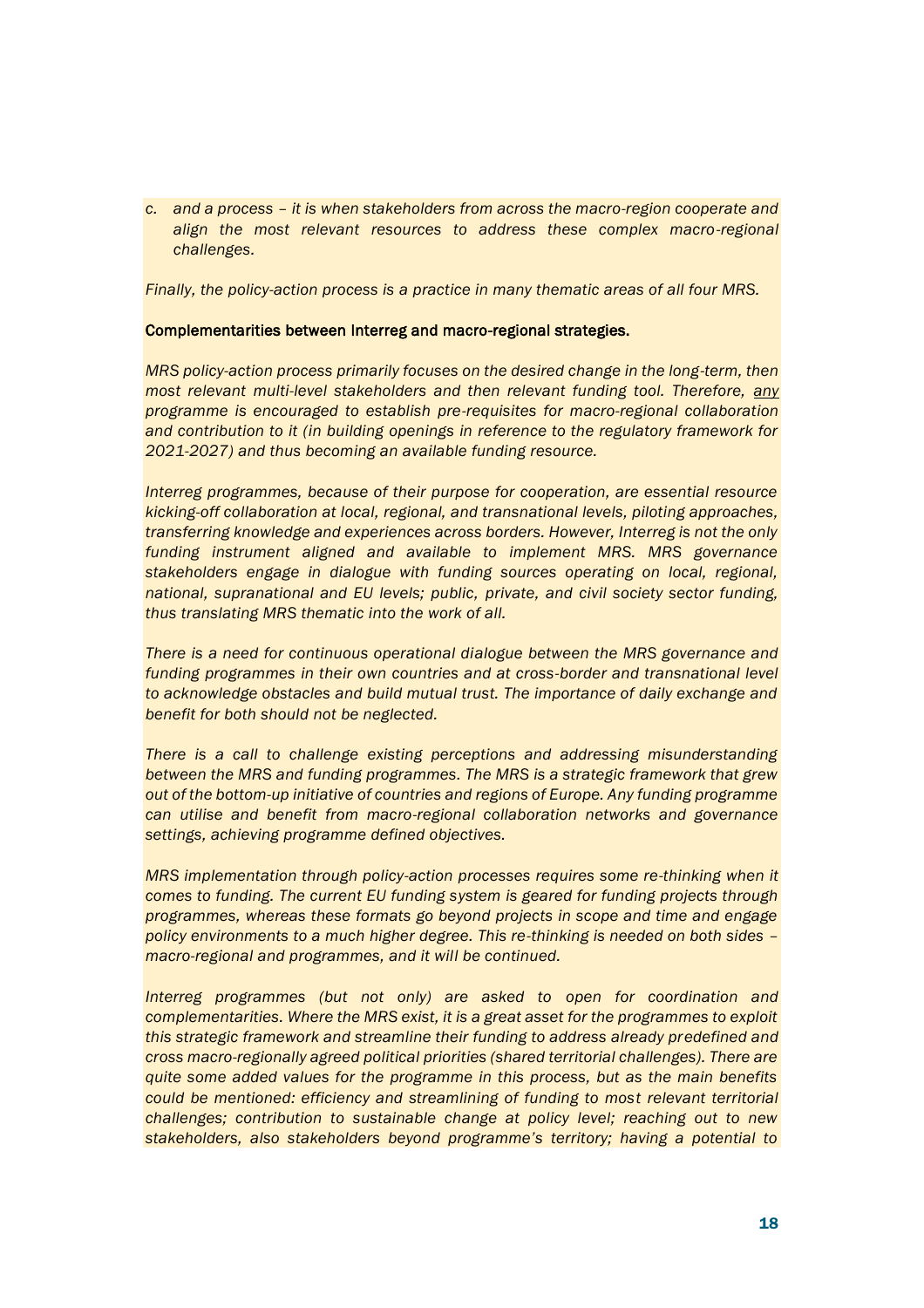*multiply and sustain project results; gaining visibility and political recognition; using already existing governance and framework; becoming a valued partner in the macroregional networks despite programme territory.*

*It needs to be repeated that territorial challenges addressed by the EU macro-regional strategies are complex. These challenges are relevant for the entire Europe, not only European Union! Therefore, any resource made available to contribute to the macroregional processes is much valued.*

# *What about the complementarity between transnational and cross-border programmes in the framework of the strategy? Is their difference relevant, when making the "project chain"?*

*Interreg programmes (transnational or cross-border cooperation) and the MRS key implementing stakeholders5 are invited for active dialogue and joint exploration of funding opportunities to the problems. Each Interreg programme has its specific purpose and can support the needed actions for the most relevant multi-level stakeholders; that brought together would make the change. No single programme would be ever able to finance all necessary measures to deal with macro-regional problems fully. Therefore, no programme shall be seen as the important funding source to contribute to the macroregional developments.*

*All have the role to play!*

*Therefore, Interreg programmes are encouraged to engage proactively with relevant MRS thematic coordinators to identify where and for what specific activities their funding is most relevant. Interreg programmes, through introducing simple collaboration activities, can become an active partner in the macro-regional planning and implementation processes, contributing to joint efforts and make the change.*

> Baiba Liepa. Interact

<sup>5</sup> Especially thematic coordinators (differently named in different EU macro-regional strategies) and thematic area steering group members, but also national coordinators.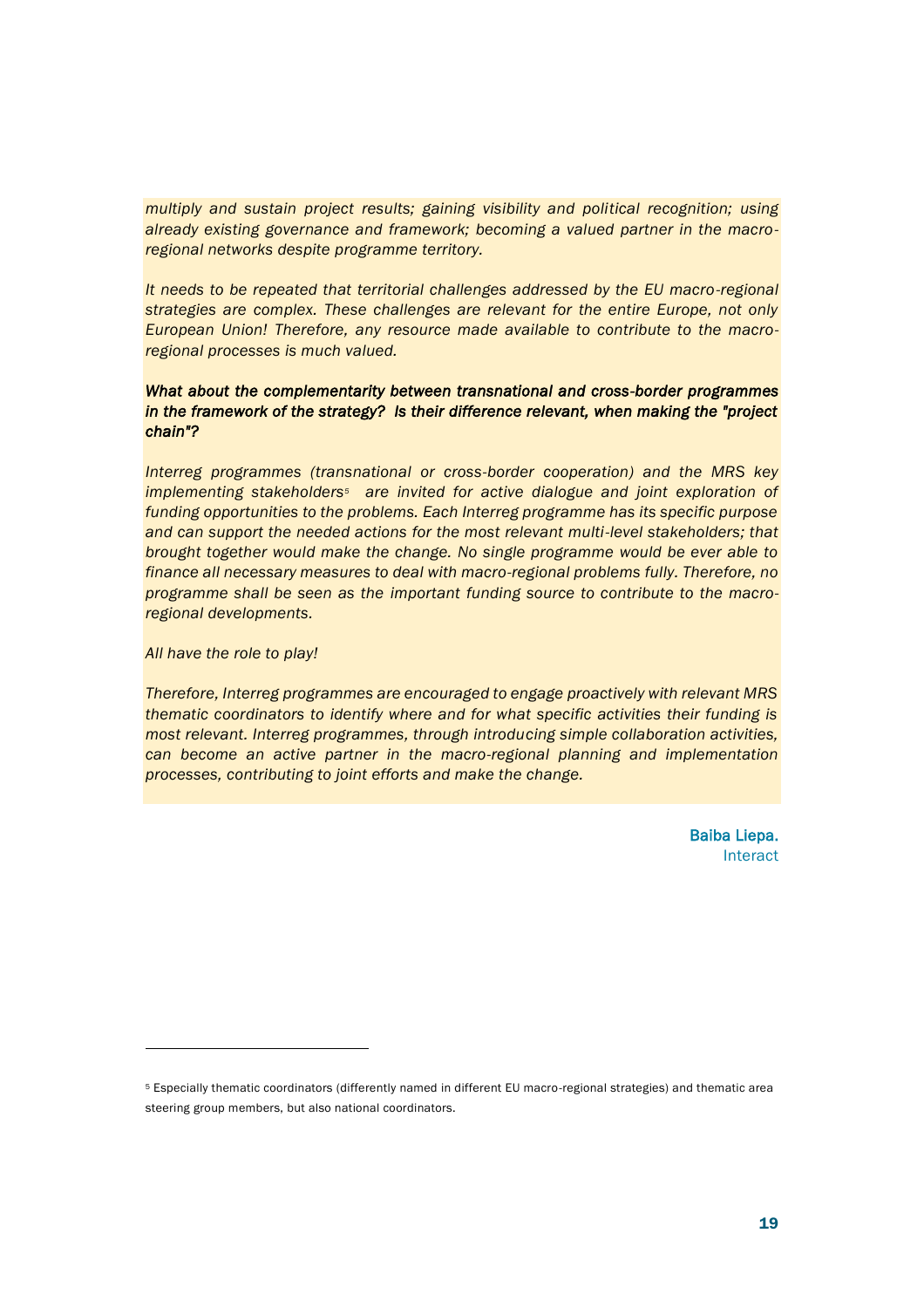#### 2.4. From the EU Alpine macro-regional perspective

*Interact: From your macro-regional strategy perspective please describe the territorial impact which can be achieved by combining cross-border and transnational cooperation interventions.*

*Nicolas Gouvernel/Christina Bezes-Feldmeyer: Cross border programmes intend to finance more integrated local scale projects. They can cover more often projects which finance infrastructures (cycle track, tramway track etc.) since the area of cooperation is more limited geographically, territorially is more focused and the budget of the programme is higher than the transnational ones.*

*The difference between transnational and cross-border projects is important for local, regional, national, European actor's/ project partners to know which programmes and funding opportunities they can apply to, according to the scope and the content of their project.*

# *Interact: What would your territory miss if interventions would be performed individually, separately, without any linkages?*

*Nicolas Gouvernel/Christina Bezes-Feldmeyer: So far, the stakeholders of the Alpine MRS have been focusing on the funding opportunities of the transnational Alpine Space Programme. However, under the French Presidency and for the future to come, the MRS will work closer with the cross-border (Alcotra) and vice versa, as well as with the mainstream funds. This will be done throughout launching of networks that intend to bring together and closer EUSALP action group stakeholders and managing authorities of mainstream and ETC programmes. The aim is to better exchange information and help to match projects ideas with funding opportunities in the Alpine regions in coherence with EUSALP priorities and needs. Meetings between Alpine MRS -Interreg and the mainstream programmes will be established periodically.*

*A first mapping of the different opportunities (priorities and themes selected by the cohesion programmes 21-27) in France has been elaborated. The idea is that the different regions try to coordinate their interventions and project financing.*

*It is to recall that the macro-regional strategies are "soft governance" models and that mainstream and ETC programmes are implemented in a specific and given framework with rules and procedures enshrined in the EU regulation, so the flexibility is little.*

# *Interact: For the development of the territory of a macro-region, where do you see the contribution of cross-border cooperation and where of transnational cooperation?*

*Nicolas Gouvernel/Christina Bezes-Feldmeyer: It could be possible to have a pilot project developed more locally in a cross-border context between some alpine regions and on the basis of its conclusive results to scale up its recommendations/results to other alpine regions in a transnational project.*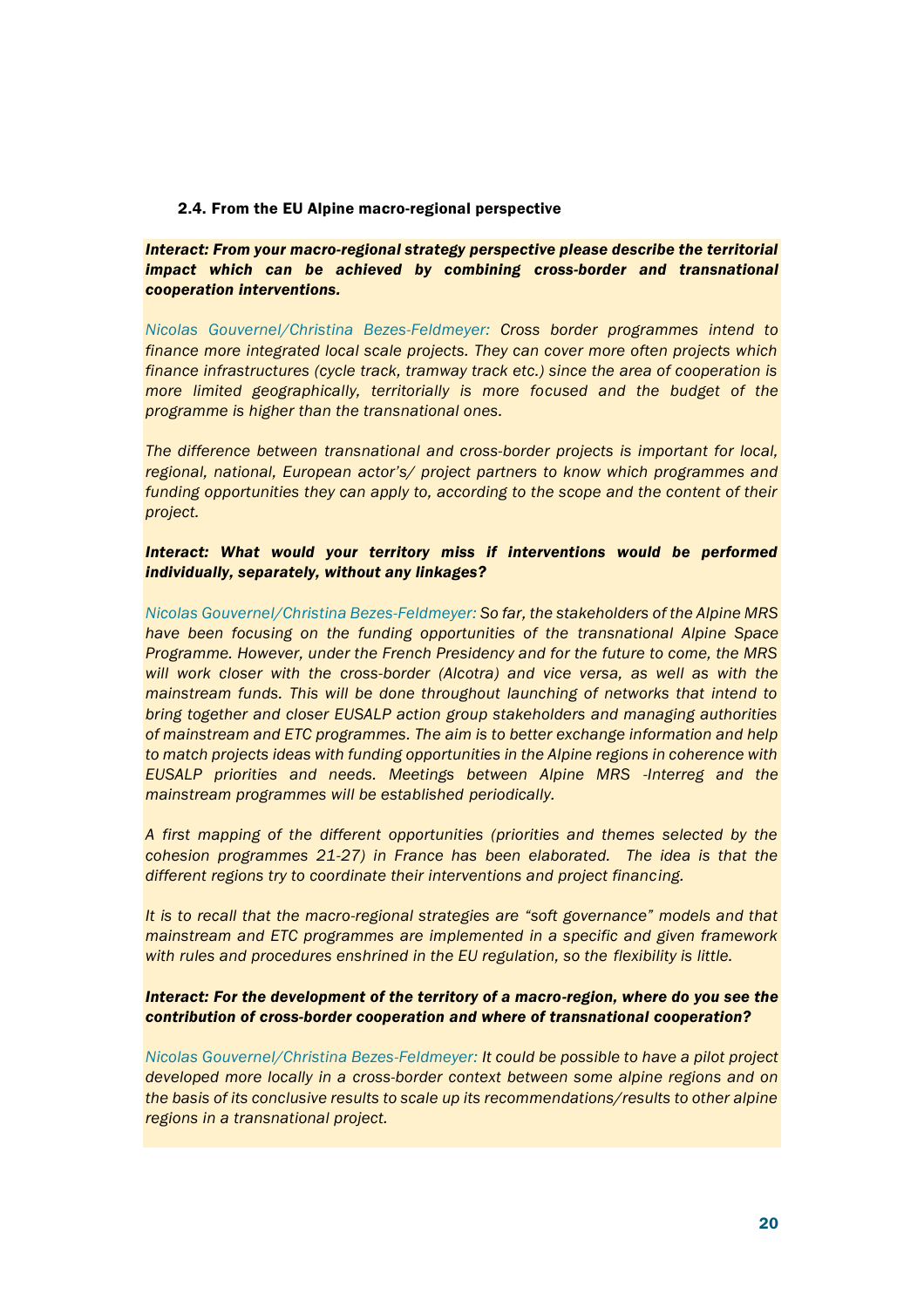*Or other way around, a transnational project could build a network and could undergo a first analysis of the legal framework in each country towards a new technology or sources of energy for ex. which can have a more operational application/development on a local level in a cross-border cooperation afterwards. It could also include pilot experiments, like in [Smart Altitude](https://smartaltitude.eu/) project (four mountain resorts as living labs implementing concrete measures of energy transition) which could later be replicated at a larger scale by the cross-border programs or mainstream programs.*

*Examples: [Smart Altitude project.](https://smartaltitude.eu/) transnational Alpine Region*

## *Interact: Do transnational and cross-border cooperation affect the project impact in the territory the same way?*

*Nicolas Gouvernel/Christina Bezes-Feldmeyer: Transnational programmes show their impact in the territory mainly by supporting the networking opportunities on the ground (sharing practices) and pilot actions (test on the ground). Main elements of a transnational programmes: Innovation through experimentation and replicability.*

*Cross-border programmes besides financing joint infrastructure also works in complementarity with the mainstream programmes.*

#### *Interact: How do you think citizens (taxpayers) perceive the difference?*

*Nicolas Gouvernel/Christina Bezes-Feldmeyer: They might perceive the difference of the geographical scope of the cooperation when it comes to the difference between crossborder cooperation projects and transnational cooperation projects.*

*Citizens could see differences since they are aware of ETC projects in their daily l ife. For example, one cross-border program Alcotra project co-funded touristic bus shuttles in cross-border remote valleys in Southern Alps, to avoid traffic jam in very small mountainous roads and pollution of natural environments.*

# An interview with

#### Nicolas Gouvernel

Commissaire adjoint à l'aménagement, au développement et à la protection du massif des Alpes. Coordonnateur national des acteurs français impliqués dans la Stratégie de l'Union européenne pour la région alpine.

National Agency for Territorial Cohesion. **France** 

#### Christina Bezes-Feldmeyer

Executive Officer for European Territorial Cooperation and cross-border issues European cohesion policy division Directorate for operational and strategic support National Agency for Territorial Cohesion. France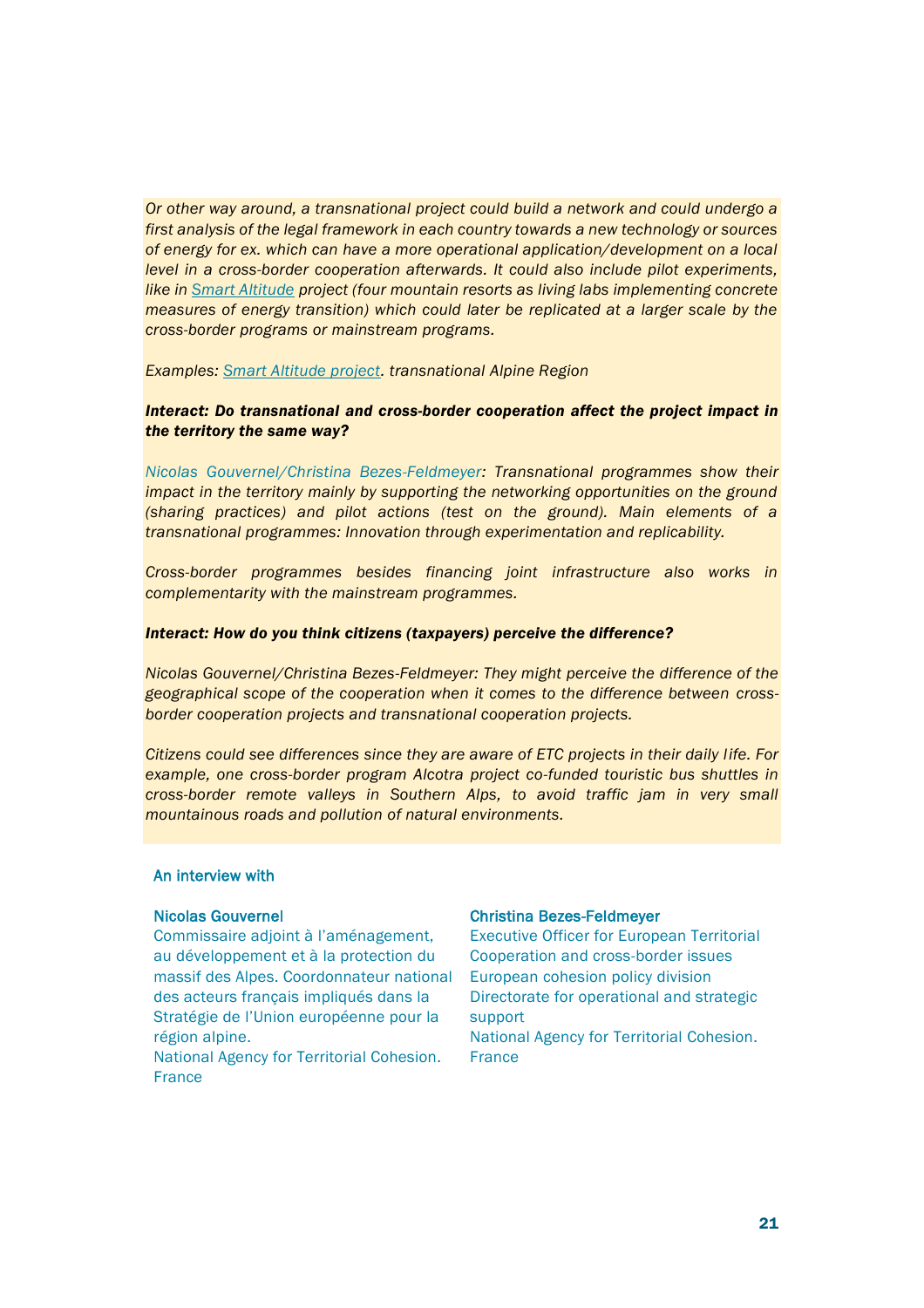# 3. Reality counts - Suggestions and examples how transnational and cross-border cooperation programmes could work better together?

At the end, it is the reality, the cooperation activities on the ground which count. Any concept is only worth the efforts if it is also implemented. Hence this chapter will look at some hands-on practices, cooperation project examples which will shed light on the relation and synergies between cross-border and transnational cooperation.

## 3.1. Monitoring and Response against oil spills in the Mediterranean (CALYPSO and SIcomar projects)

*Starting from a common cross border problem between Sicily and Malta, concerning the need to monitor and prevent the deliberate actions caused by the oil spills operated by ships in transit in the Mediterranean, [Calypso project](https://keep.eu/projects/13775/CALYPSO-HF-Radar-Monitoring-EN/)<sup>6</sup> financed during the 2007-2013 programming period installed a HF radar observation system (4 antennas) along the Sicilian and Maltese coasts line. Two more projects (2014-2020) extended the detection area assuring a wider coverage of the marine areas allowing the competent authorities to acquire information and data to intervene systematically with the same ICT system equipped. Now, Calypso network is ready to relate to Lampedusa-Tunisia marine region.*

*There are several leverage and synergetic actions produced by "Calypso" series of projects. Since its origin "Calypso" projects series produced high level of cooperation and network established among the competent benefiting authorities of Italia-Malta and Italia-France programmes. In fact, the same common problem concerning the maritime surveillance is also sensitive for the marine area interested by Italy-France cross border programme. As a consequence, the beneficiaries of Calypso project shared their experience to the Italia-France beneficiaries of [SICOMAR project](https://keep.eu/projects/14684/SYST-ME-DE-CONTROL-MARITIME-EN/)7, especially on methodologies and installation challenges. Thus, the two Mediterranean areas are now monitored by same technological systems able to share data at disposal of authorities to intervene in case of deliberate actions of oil spills. As Calypso series of projects, also SICOMAR project generates a few spin-off projects to expand the network coverage and the area monitored [\(SICOMAR PLUS\)](http://interreg-maritime.eu/web/sicomarplus) up to Sardinia and Corsica.*

*The philosophy of Calypso series of projects produced a strong experience and best practices in the Italia-Malta maritime cross border programme through the inter - project complementarities which represents a real prospective to build on inter cross-border programme coordination. In fact, only the coordination among cross border projects that focused on the possibility to solve common problems that affect the same borders area, can produce effective results.*

<sup>6</sup> [Calypso](https://keep.eu/projects/13775/CALYPSO-HF-Radar-Monitoring-EN/) project had a second phase wit[h Calypso South](https://keep.eu/projects/20509/Extending-Data-and-Services-EN/) in Interreg V-A Italy Malta in 2014 -2020.

<sup>7</sup> [Sicomar](https://keep.eu/projects/14684/SYST-ME-DE-CONTROL-MARITIME-EN/) had a second phase with [Sicomar Plus,](https://keep.eu/projects/22595/cross-border-system-for-saf-EN/) financed under Interreg V-A Italy France Maritime in 2014 -2020.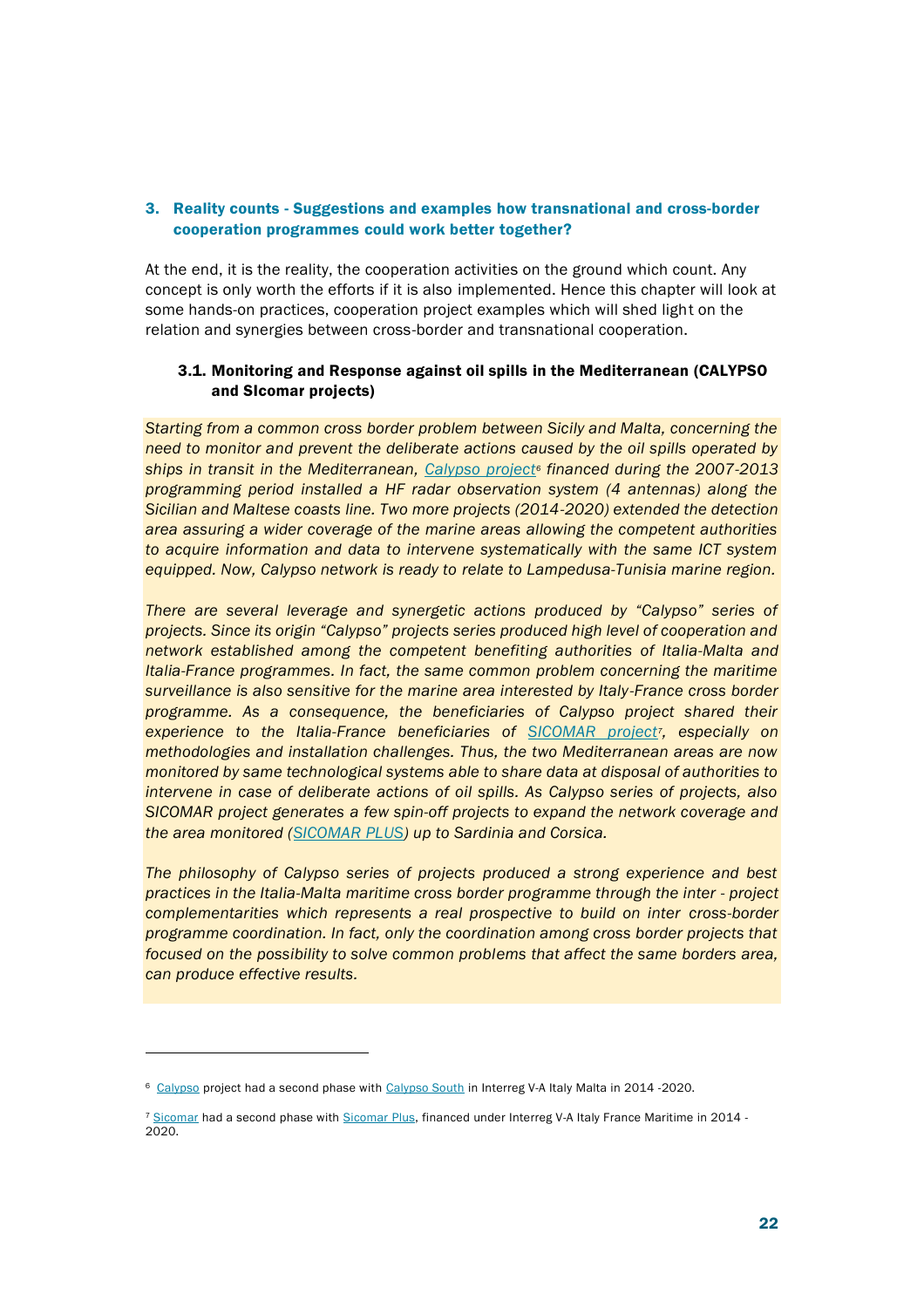*Recent Interactions with Tunisian partners and stakeholders, interested in applying the same monitoring technologies, suggest promoting a coordinate action with the Italia – Tunisia programme to better capitalize the experience produced by projects themselves. This goal is achieved by sharing knowledge, observations, and technologies as well as building common frameworks, tools, and services to assess and possibly forecast impacts of environmental threats to the marine ecosystems. Different locations will follow a common procedure but can focus on different aspects and environmental threats, depending on each location and size specificity.*

*I think the division between transnational (transnational) and cross-border cooperation (cross-border) really matter and thus distinction should be maintained. I do not have a direct experience with transnational projects, but my feeling is that programmes such as Interreg Italy-Malta are to be considered as "operational" and effective actions meaning that within this programme specific local or regional problems (cross border) can be solved also setting up systems (e.g., Calypso monitoring systems or similar projects within these kind of programmes). I think the same is for the Interreg Italy - France as far as I know. On the other hand, transnational programmes/projects, in my opinion, should be considered as more general projects where new policies, good practices can be developed also starting from the cross-border projects outputs. I think this complementarity should be maintained.*

*Some actions to facilitate the communications and exchange of experiences among different kinds of projects (cross-border and transnational) could be carried out to make transnational and cross-border work together. I think that transnational projects should take advantage from cross-border experiences to find more general policies of intervention at national levels.*

> Giuseppe Ciraolo SICOMAR and CALYPSO Projects – Palermo University, Italy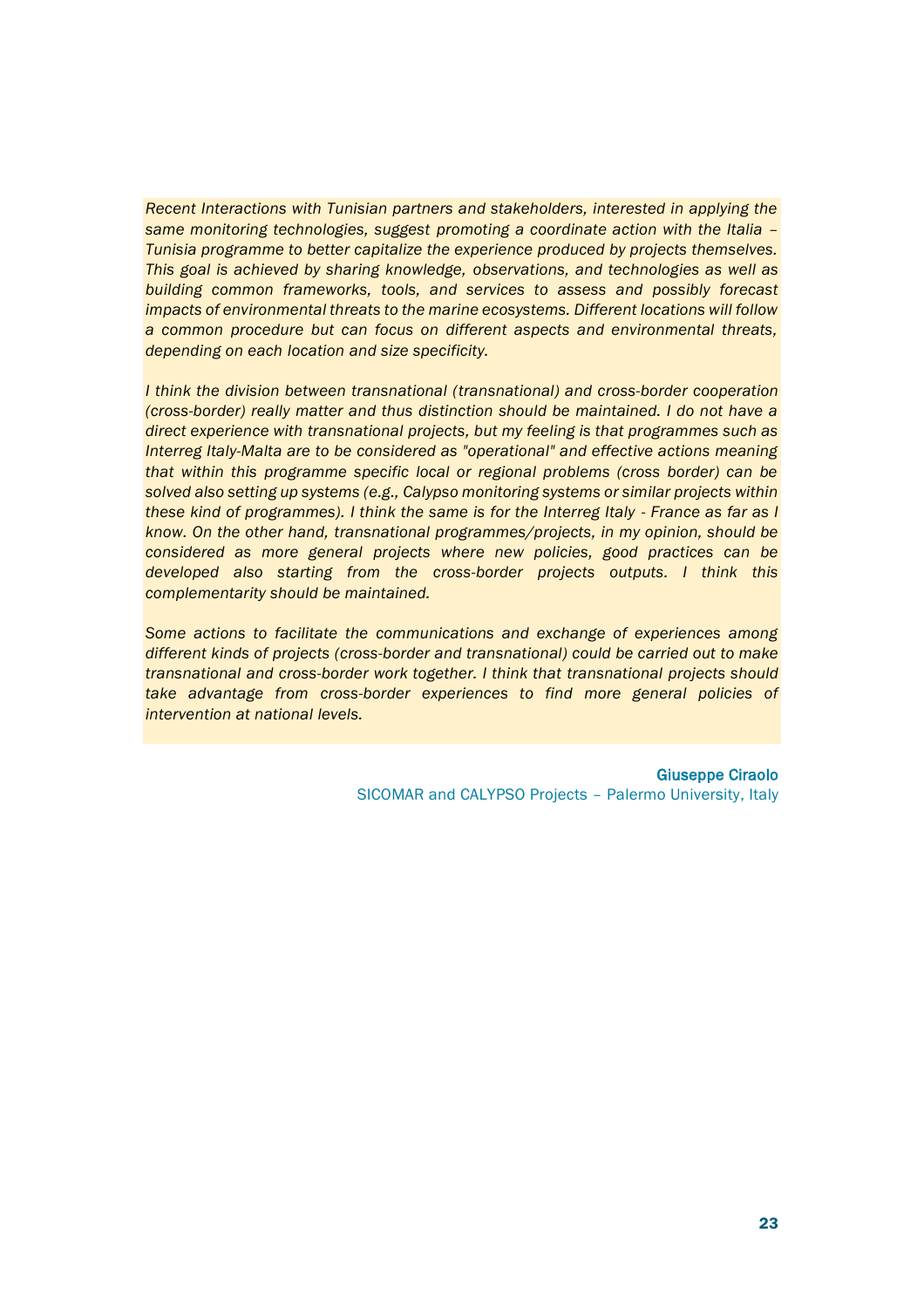#### 3.2. Project chains examples in the Baltic sea region

*South Baltic [MORPHEUS](https://keep.eu/projects/21905/Model-Areas-for-Removal-of--EN/) project mapped the quality of the wastewater treatment in different plants and the left-over pharmaceutical substances flushed into the Baltic Sea. They came up with recommendations for investments and awareness raising. Baltic Sea Region [CWPharma](https://keep.eu/projects/20101/Clear-Water-from-Pharmaceut-EN/) complements the work with a wider focus, both in geographical coverage and pharmaceutical emission reduction measures. CWPharma produced recommendations for measures on different levels of governance and guidelines for operators and authorities. The projects jointly organised events and meetings for authorities and operators of wastewater treatment plants. They gave feedback and ideas to each other on e.g., how to better present and share project results. Both projects were part of EUSBSR Policy Area Hazards flagship on "Pharmaceuticals in the environment" which helped in coordinating activities. The two projects did not have any partners in common.*

*South Baltic [CATCH](https://keep.eu/projects/17833/Coastal-Angling-Tourism-a-d-EN/) created a knowledge platform on coastal angling tourism that provides information for angling tourists; among others on "catch and release method." Baltic Sea Region [RETROUT](https://keep.eu/projects/20145/Development-promotion-and-s-EN/) developed among others the Baltic Sea Fishing Ethical Code. This included the "catch and release method" from CATCH. RETROUT used CATCH partner network as an additional platform to increase outreach. The projects had one partner in common.*

*South Baltic [abc.multimodal](https://keep.eu/projects/16338/Access-by-Cycling-Integrati-EN/) developed strategies, visions and guideline to integrate cycling in the transport system in three cities. Baltic Sea Region [cities. Multimodal](https://keep.eu/projects/21644/Cities-multimodal-urban-tra-EN/) combined different environmentally friendly alternatives for individual cars in 10 cities. They developed sustainable urban mobility plans and mobility management tools. All the partner cities of abc.multimodal participated in cities. Multimodal bringing in their experience from integrating cycling to the mobility systems.*

#### *Lessons learned from these and other examples:*

- *Cross-border projects can deliver tangible results and pilot cases that can be made use of in broader and more policy oriented transnational projects.*
- *Entering Interreg cooperation may be easier when first starting with partners across border and then broadening the topic and partnership to a transnational context.*
- *A thematic framework structure like a policy area of a macro-regional strategy, a transnational organisation like HELCOM or Interreg BSR project platforms support building synergies across cross-border and transnational projects working on a similar topic.*

# *What could help to get transnational and cross-border cooperation projects work better together:*

• *To request from all project applicants to be aware that they are not acting in isolation. Applicants should get acquainted with other programmes in the area and results of completed projects in the region. Programmes should ask already in the application about links to other projects and existing results as well as about links to strategies and thematic frameworks in the region.*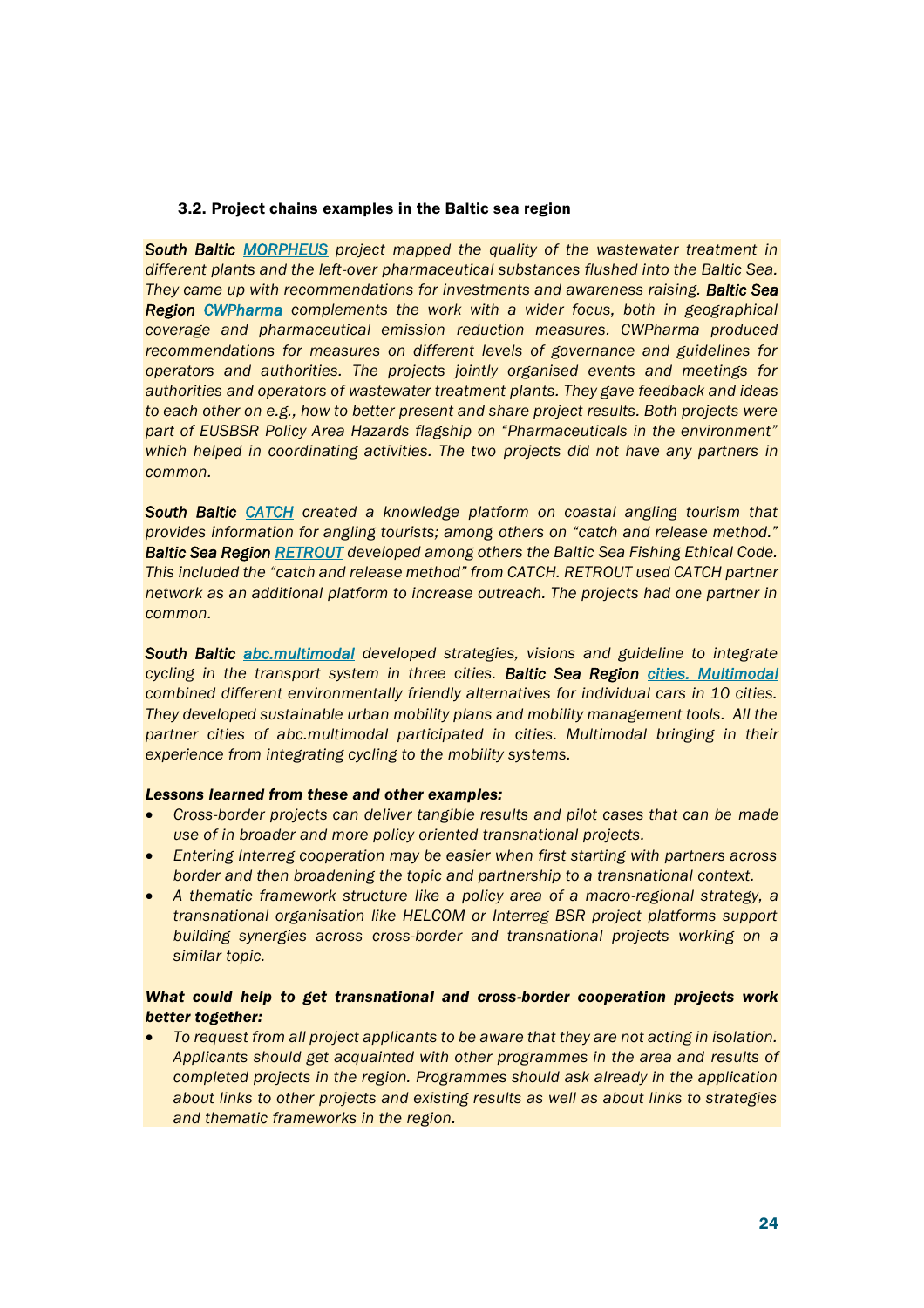• *Promotion of Interreg towards thematic organisations/structures in the region by managing authorities/joint secretariats, projects themselves or project platforms. Building cooperation across projects or building project chains based on clear needs coming from a joint target group. In the regions with macro-regional strategies policy area coordinators could have a role as a facilitator in this process.*

> Eeva Rantama Interreg Baltic Sea Region Programme

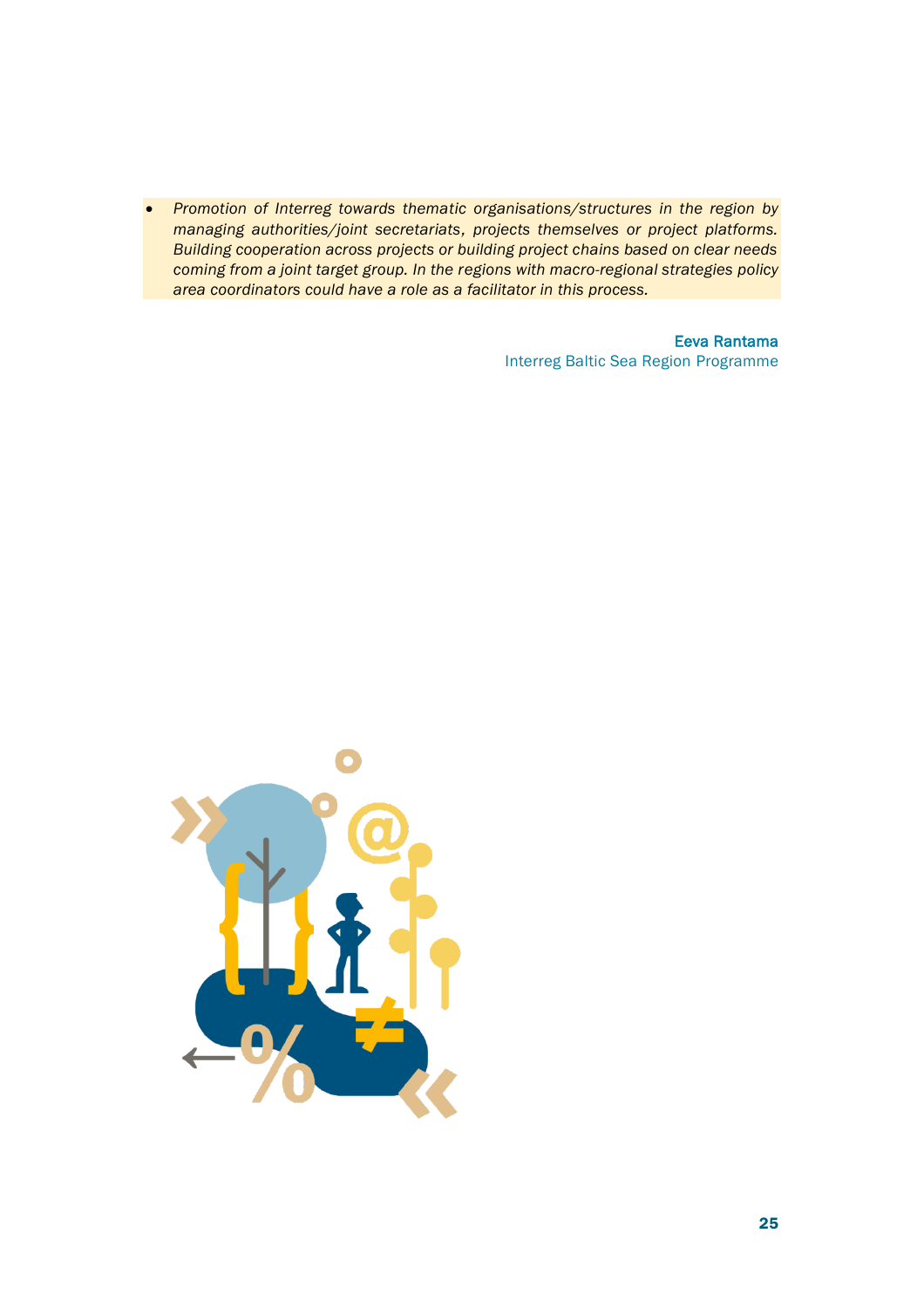# 4. Next period 2021-20027 Interreg calls for stronger linkages between crossborder and transnational. Why?

With the new programming period 2021-2027 a more integrated approach to sectoral and territorial policy implementation is in focus. And that not only regarding the Policy Objective 5, but in general. Within this context, the European Commission through their different (Border/Maritime) Orientation Papers has encouraged a stronger cooperation between programmes operating within the same area (transnational, cross-border including IPA cross-border and Interreg Next).

Why is such inter-programme coordination needed? Planning and implementing operations with a complementary focus and reinforcing synergies between programmes and hence their projects lead to a stronger impact in the territory, a better allocation of public resources and to improve the capacities of the programme authorities and beneficiaries.

Additionally, the recent European Court of Auditors report<sup>s</sup> mentions few findings of general relevance in the context of inter-programme coordination, addressed to Interreg cross-border programmes, such as:

- 1. Avoiding supporting the same kind of operations financed by the mainstream programmes. Also avoid mirror projects in both sides of the borders.
- 2. Preserving the uniqueness of Interreg cross-border projects and programmes. Interreg Projects should be characterized by joint planning, joint implementation and joint financing with a clear cross-border or transnational character.
- 3. Stressing the reality that programmes do not work on isolation. Transnational and cross-border are complementarity and an optimal coordination between them within or not a macroregional or sea basin context it is a must. Not forgetting also, the regional and national programmes who also should be consider when talking about complementarities with INTERREG.

Interact already for several years actively promotes and works on inter-programme coordination and cooperation between transnational and cross-border9. Most recently, this work is focusing on reinforcing cooperation between cross-border, transnational, IPA cross-border and Interreg Next programmes around a sea basin or within macro-

9 See more here:

<sup>8</sup> Interreg cooperation: The potential of the European Union's cross-border regions has not yet been fully unlocked. European Court of Auditors Special Report 2021

Compilation | Coordination - plans vs. reality;

[Report | Suggestions for better coordination and cooperation;](https://www.interact-eu.net/library?title=coordination&field_fields_of_expertise_tid=All&field_networks_tid=All#1786-report-suggestions-better-coordination-and-cooperation)

[Publication | Coordination and cooperation: how can we achieve these in Interreg?](https://www.interact-eu.net/library?title=coordination&field_fields_of_expertise_tid=All&field_networks_tid=All#1653-publication-coordination-and-cooperation-how-can-we-achieve-these-interreg)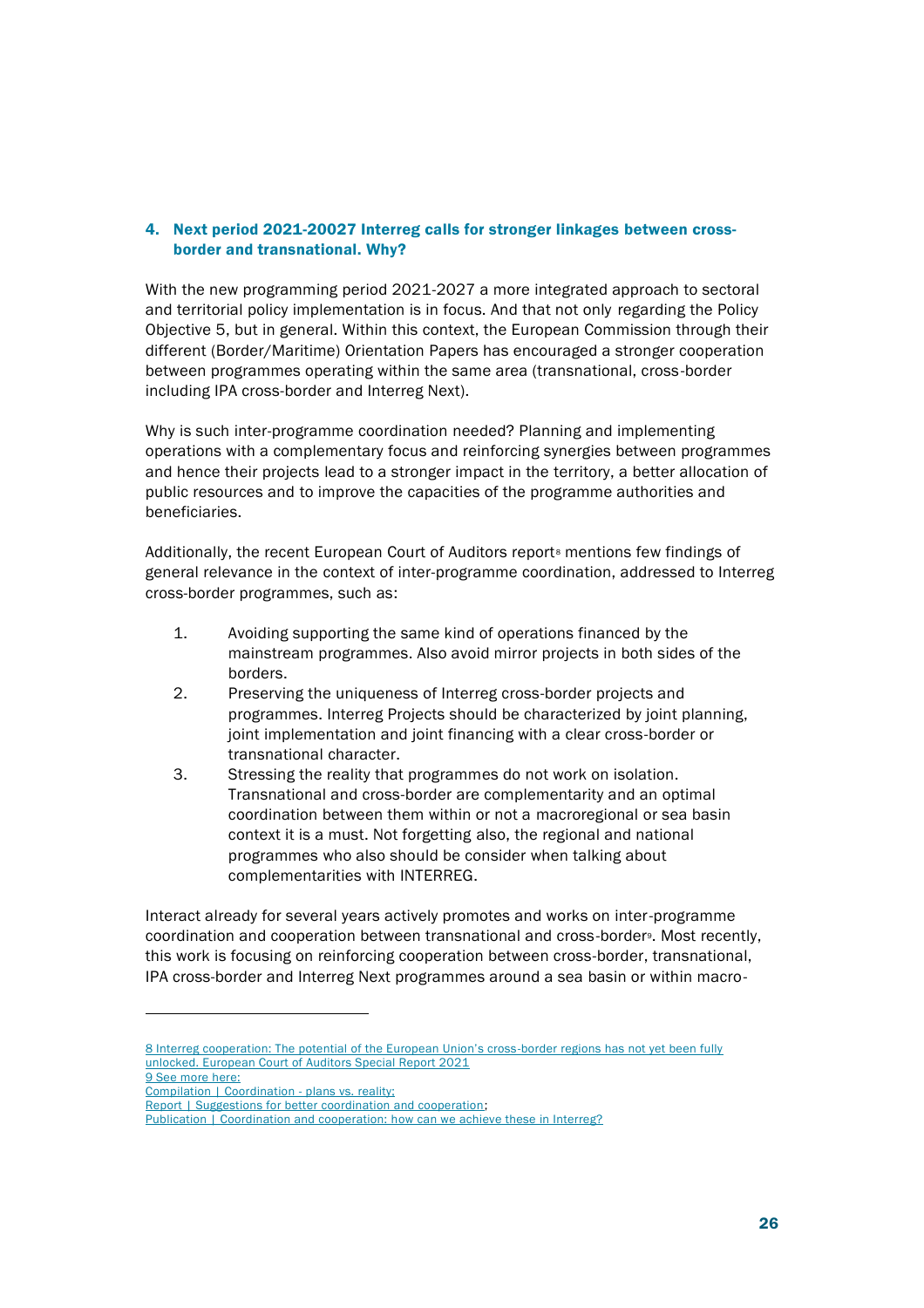region. Different exchanges have been launched in different geographical areas across Europe (Mediterranean Sea are, Baltic Sea region, North-West Europe, South-East and Central Europe), each of them having different processes and methodologies, wishes, visions and realities depending on their geographical context.

While in some areas, coordination and building synergies seem not to be a top priority for the programmes as they might not see the benefit of this process, there is at the same time already a lot of cooperation and coordination between programmes ongoing. May be not on a formalised level, but rather based on pragmatic direct human contacts. And maybe not, among all the programmes in e.g., a certain sea basin, but between smaller groups of programmes with closer geographic or thematic commonalities. In such areas, trying to establish (over)formalised coordination mechanisms might not be the way forward. While in another geographic context, a formalised mechanism would be the way forward.

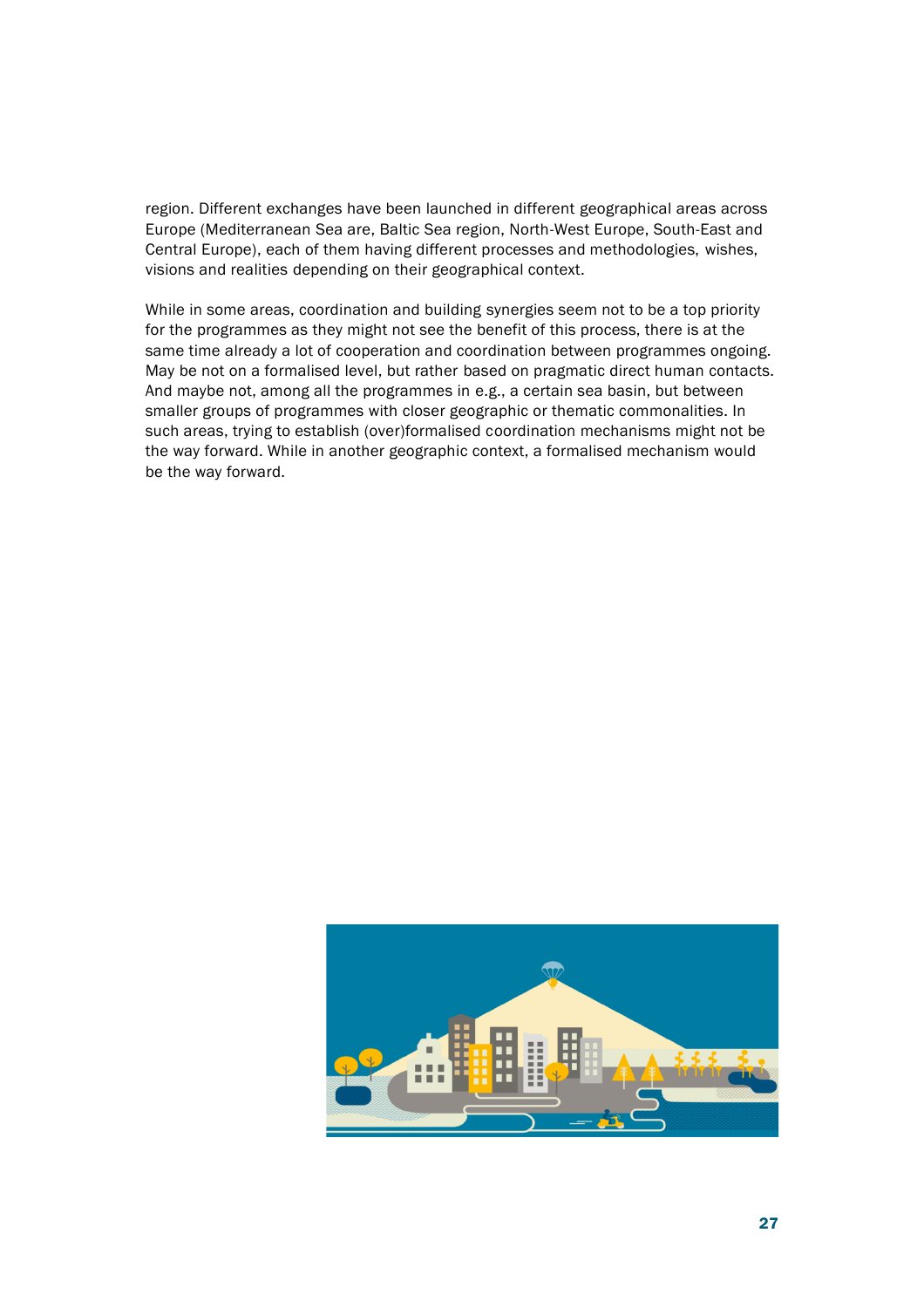#### 5. TESIM $10$  inputs on NEXT programmes.

TESIM provides support and guidance to the 15 ENI CBC programmes. This technical assistance project is financed by the European Commission, and managed by DG REGIO – Directorate General for Regional and Urban Policy.

# Is the difference between CBC and TN kind of results clear to them?

*There are clear differences between a cross-border (CBC) or transnational (TN) programme, even though they might be not so evident for all stakeholders and especially for projects beneficiaries. Beyond what written in regulations, in the ENPI and ENI experience there is a wide margin of discretion in understanding programmes and projects as transnational (TN) or cross-border (CBC). The boundary between TN and CBC has evolved over the programming cycles, with an emphasis that has been accentuated in the 2021-2027 Interreg regulation.* 

*From a practical perspective, the difference is more evident between programmes that include land borders, with actual frontiers and contiguous territories, instead of other programmes involving more countries or addressing diluted maritime borders. Therefore, the cooperation dimension can be especially appreciated in those bilateral programmes in which it is possible to concentrate the intervention on specific contiguous territories and in which it is possible to think of concrete investments. The cooperation angle is even reinforced in the case of infrastructural action, financially relevant and with mutual, tangible benefit on both sides of the border, although the infrastructure component may be unbalanced between Member States (MS) and Partner Countries (PC). While the beneficiaries from MS have other possibilities to obtain funds for infrastructure (e.g., from ERDF), the ones from PC may have an only opportunity with the CBC programmes.* 

*On the other hand, the TN programmes have the challenge of a wide eligible area and limited resources. In a shared perception within the ENI CBC family, the TN dimension is seen as closer to policies, to intangible, soft actions and strategy and planning oriented, unlike the CBC dimension which favours the more concrete, pilot, and experimental dimension, with the possibilities for specific and concentrated investments. In this general distinction each programme has often opted for different types of calls and therefore projects, some of which more genuinely CBC and other with a more strategic breath, and therefore tending to emphasize the more systemic, institutional, and political TN perspective.*

*Is it easy for them to understand the difference? Do they see the complementarity?*

<sup>10</sup> More about TESIM[: https://tesim-enicbc.eu/](https://tesim-enicbc.eu/)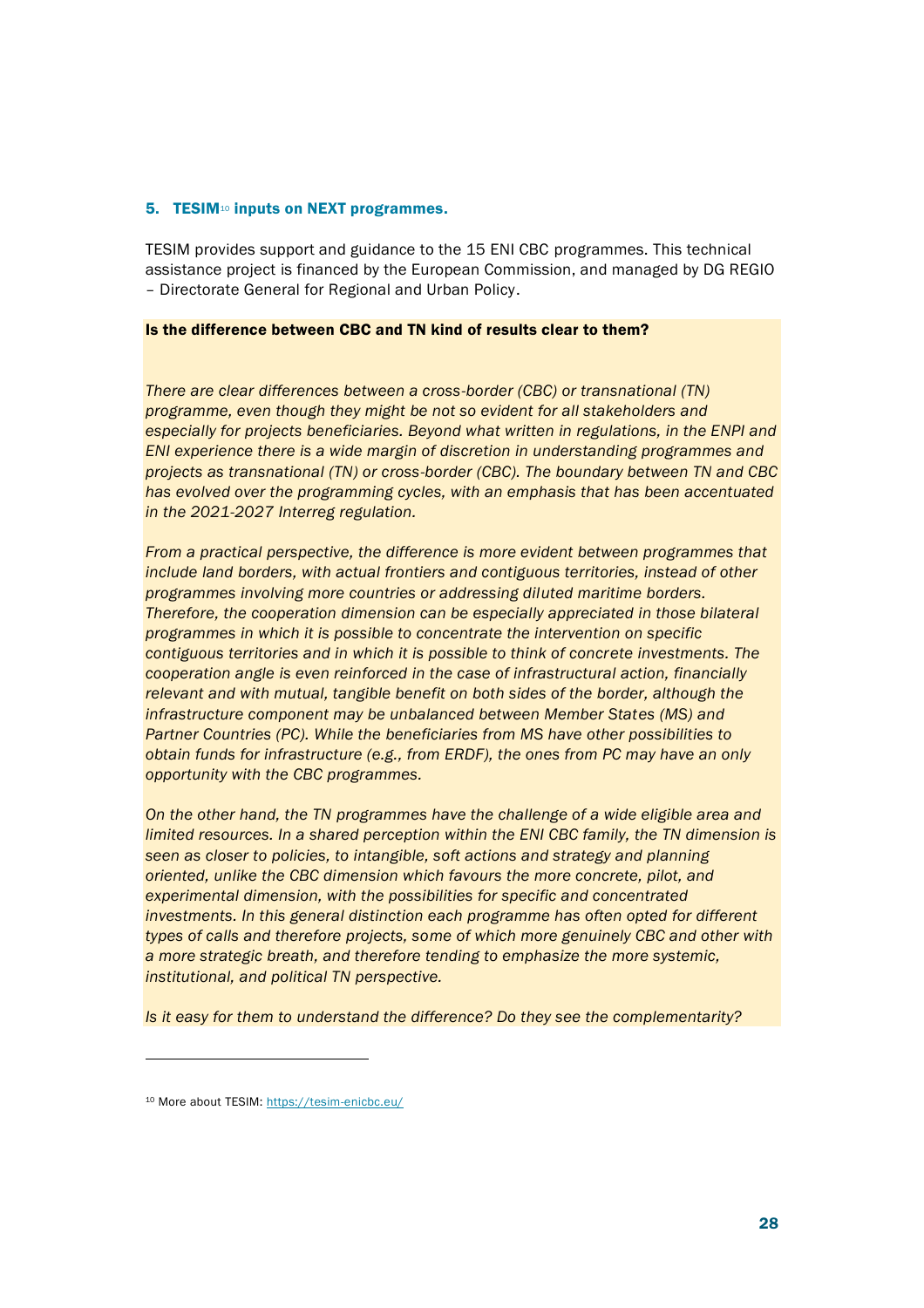*It* is not always easy for programmes to fully understand the difference. In several *programmes the double dimension TN and CBC coexist, sometimes not only in the same programme but even in the same project. The two meanings of TN and CBC certainly recall what is sketched in the regulations, that is on the one hand the need to identify common challenges (CBC), on the other the broader ambition to strengthen cooperation in a larger geographical perspective (TN). It will be arduous to determine or even measure in each programme how many projects can be labelled as clearly CBC and how many are purely TN and even from the ones that are hybrids or mixed, with many projects inscribed in both dimensions.*

#### Do TN and CBC affect the project impact in the territory the same way?

*At least in intent, the impact of TN and CBC actions should be different, more strategic, and political in the case of TN cooperation and more direct and concrete in the case of CBC. As said, this assumption holds true especially in land borders, and especially with Large Investment Projects (LIPs) which are implemented only in the CBC programmes and are of bilateral nature. In other cases, the theory is not followed by practice, for example, when we look at projects under maritime programmes, such as ENI CBC Italy Tunisia or ENI CBC Med Sea Basin, where difference between CBC and TN fades to the point of almost disappearing.*

#### Final remarks

*There is still a lot of room for enhancing complementarities between the TN and CBC approaches, and in some ways the two approaches evolve and grow precisely to the extent that they continue to nourish each other. CBC and TN may have clear synergies and complementarities in theory. However, the CBC programmes usually cover only a small part of the TN eligible territory. Therefore, the focus on complementarity is difficult to sell in TN programmes to the countries non-concerned with CBC. Nonetheless, CBC should be able to promote the complementarity in the programmes, either by capitalisation/transferability of pilot experiences in TN programmes, or by providing complementary infrastructure. The theoretical distinction imprinted by the regulations is certainly useful for emphasizing both dimensions of cooperation, although a certain flexibility between the two dimensions should be maintained.* 

*Following the consultation plan shared by the Managing Authority (MA) of the Romania-Ukraine Interreg NEXT Programme, this note is intended to facilitate the preliminary exchange and alignment between the MA and TESIM on the set up of the consultations to be carried out with programme partners.* 

#### This is a contribution from TESIM Team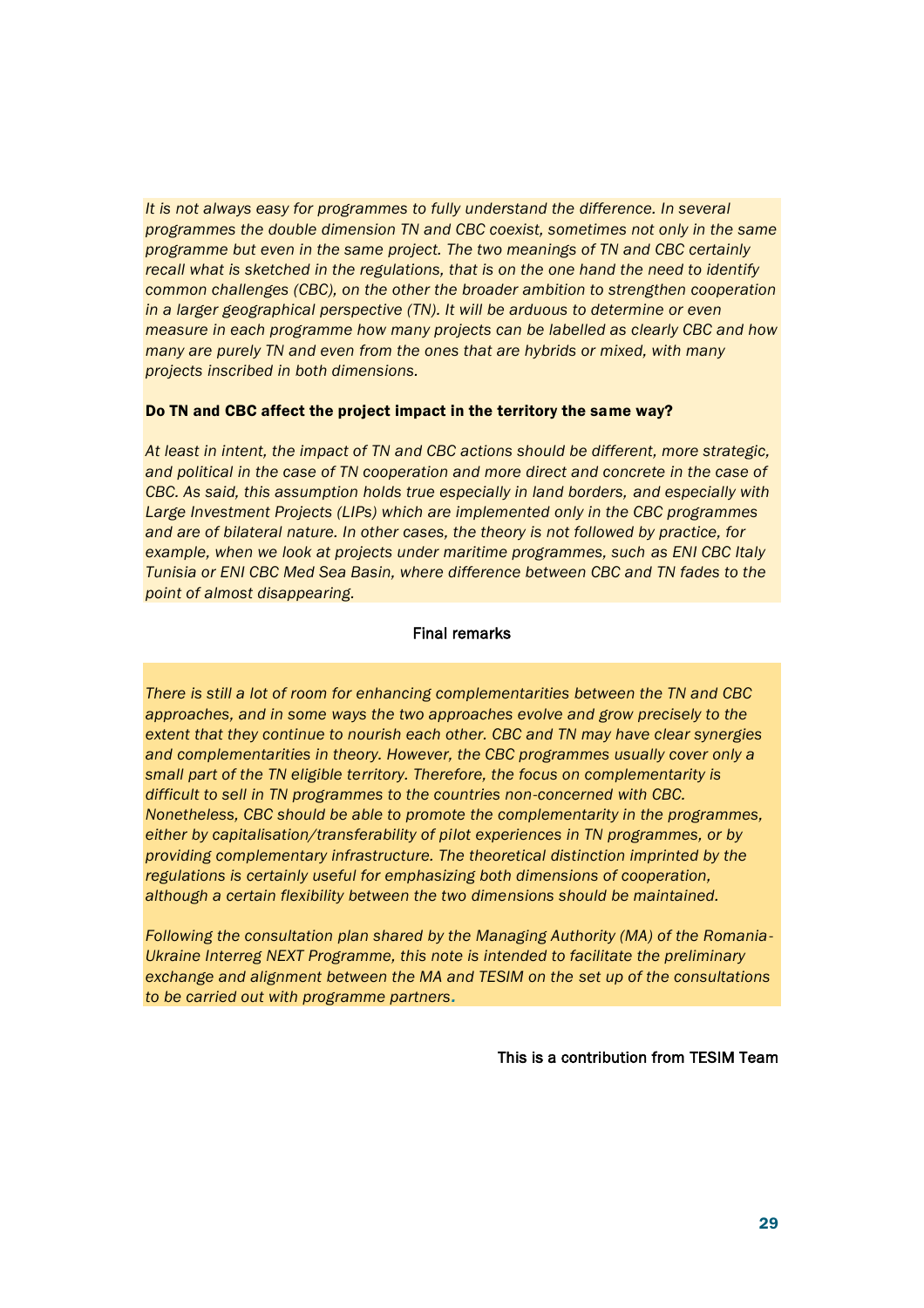## 6. Thoughts and suggestions for 2021-2027 Interreg's implementation.

This paper gathers opinions of 18 actors' experts in territorial cooperation (EU, preaccession, and neighbourhood) with different roles, positions and experience during Interreg programmes planning and monitoring especially in 2014-2020.

The contributors convey the following main points:

- A clear difference between cross-border and transnational is based on the territorial scope of their intervention. Cross-border is based in NUTS III, whereas transnational in NUTS II.
- The difference between transnational and cross-border matters only to those implementing the programmes rather than those who are final beneficiaries. For those planning and implementing the programmes, the need to improve the interconnection and complementarity between transnational and cross-border cooperation programmes was stressed.
- There is a strong demand from the contributors to move from theoretical discussions to practical solutions wanting to focus on topics and tools, with a good dose on planning, commitment, and willingness.

However, when discussing in practical terms the complementarities of transnational and cross-border and how they could be better interconnected, experts' opinions differ in how transnational and cross-border programmes would support capitalisation, macro regional strategies and mainstream programmes; in the type of operations cross-border and transnational would invest their funds; in the kind of results and territorial impact or type of stakeholders and citizens' proximity.

When considering these views, aspects, and questions, one could add respectively respond with the following thoughts and suggestions:

- Transnational and cross-border programmes are both Interreg funding tools aiming to support operations in a respective territory that will have an expected impact to improve territorial cohesion in Europe and within its neighbours and pre-accession countries. At the same time, there is respectively should be a difference between transnational and cross-border cooperation (programmes and projects).
- There should be a stronger and clearer understanding among cooperation practitioners on the difference between the nature and the added value of a transnational versus a cross-border cooperation programme (and project) in the framework of European Territorial Cooperation. This is not to separate the two, but in the best case to make both joining forces by each contributing with its specific strengths to a common solution, considering that what it is at stake is the territorial needs.
- However, from a practical perspective, this effort of joining forces between crossborder and transnational programmes is not easy and possible solutions depend on the (geographical/thematically) context and those probably will differ. Previously it would require to define: the territorial challenges, the programmes and strands specific strengths and niche, the existing funding sources, the roles